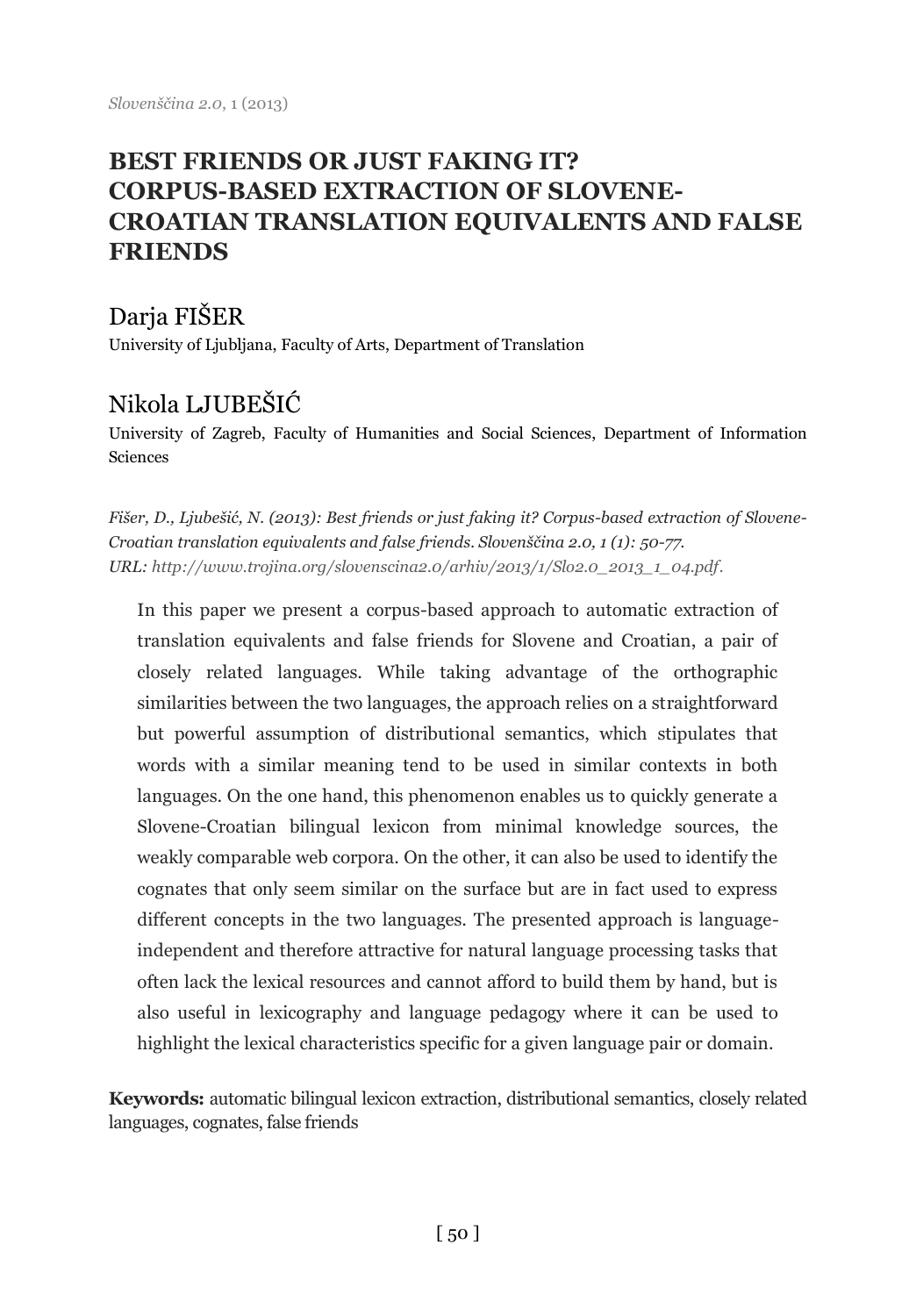#### **1 INTRODUCTION**

There is a long tradition of bilingual lexical resources in Slovenia and in Croatia but, not surprisingly, we observe a strong bias towards the major languages, such as English, German and French in both communities. While some bilingual dictionaries including Serbian, Slovakian, Czech, Polish and Russian do exist, they are significantly smaller in size, not updated, and, most importantly, not available in electronic form, especially as complete datasets for research. This lack of resources poses a problem for language learning but also acts as a major inhibitor of human language technologies, such as machine translation applications, the development of which would be extremely welcome also for less mainstream language pairs.

In the past decade or so, researchers have ameliorated the problem by automatically extracting bilingual lexicons from parallel corpora (Och and Ney 2000) but even such corpora exist only for a limited number of language pairs and domains and it is often difficult to build one from scratch. This is why an alternative approach that relies on non-parallel texts in two different languages has become increasingly popular in recent years (Sharoff et al. 2013). Plenty of such corpora exist already, and new ones are much easier to compile, especially from the increasingly rich web data (Baroni and Bernardini 2006; Pomikalek et al. 2009).

The underlying assumption of the non-parallel approach is that the source word and its translation appear in similar contexts (Fung 1998; Rapp 1999), allowing us to identify equivalence pairs by finding the target word with the most similar context vector to the one of the source word that has been extracted from corpora in the respective languages. However, before vector comparison in two different languages can be performed, the features of source context vectors have to be translated into the target language with a seed lexicon. This can be either an existing traditional bilingual dictionary, a bilingual lexicon that has been extracted from a parallel corpus, or a lexicon bootstrapped from comparable corpora.

Since the goal of this paper is to propose a knowledge-light approach to bilingual lexicon extraction for closely related languages, we too extract a seed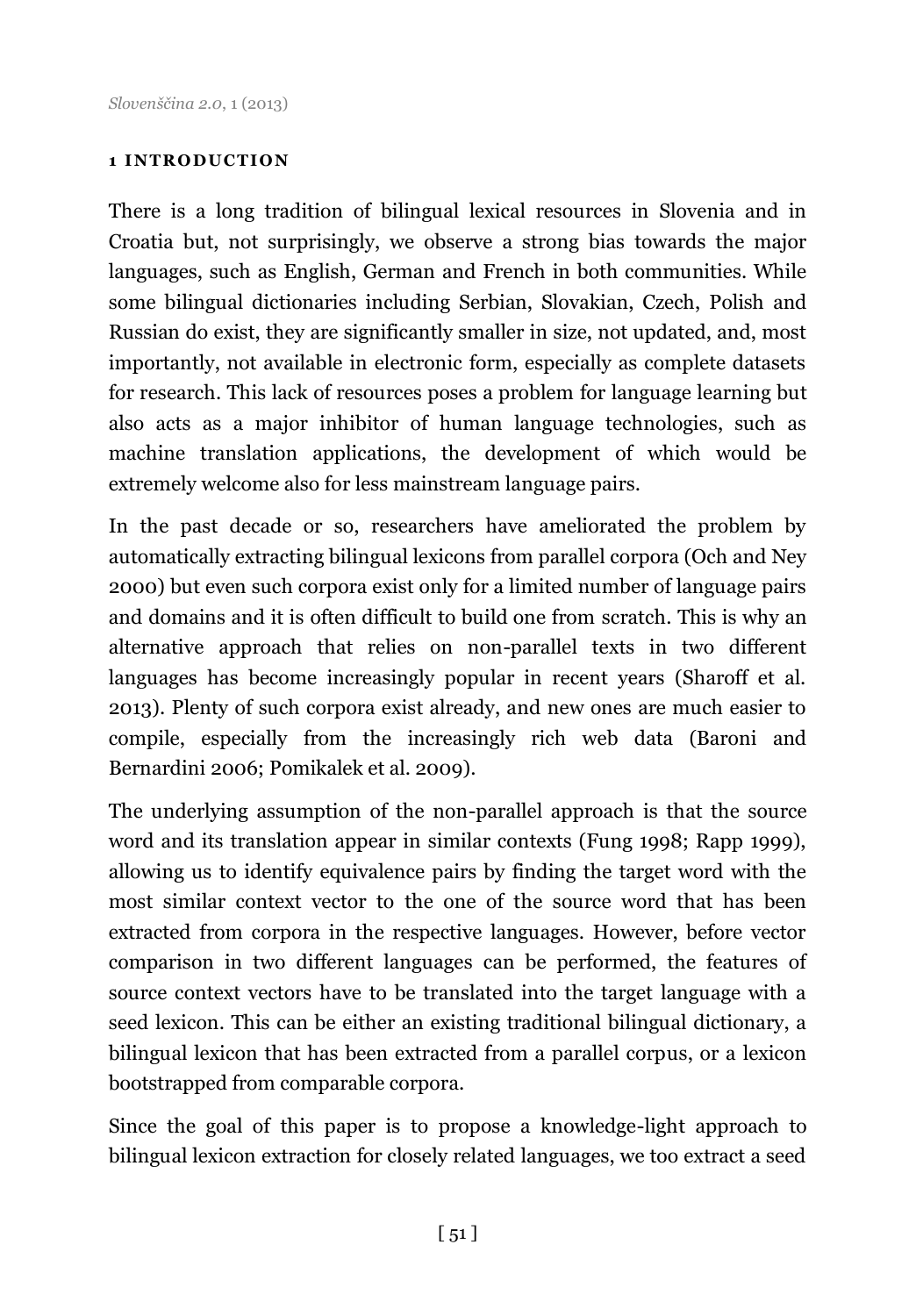lexicon directly from corpora by taking advantage of orthographic similarities between the source and the target language. In addition to identifying translation equivalents by finding word pairs with the most similar context vectors across the two languages, we also show that the inverse is possible, namely the discovery of false friends. Despite being orthographically similar, two words are considered false friends if their context vectors are dissimilar enough.

The rest of the paper is structured as follows: in Section 2 we give an overview of related work. In Section 3 we present the construction of the resources used in the experiment. Section 4 describes the experimental setup and Section 5 reports on the results of automatic and manual evaluation. We conclude the paper with final remarks and ideas for future work.

#### **2 RELATED WORK**

Even though automatic, corpus-based identification of translation equivalents and detection of false friends are based on the same principles, they are seen as two separate tasks in the computational lexical semantics community. Attempts to automatically extract bilingual lexica from corpora predate false friends identification, and have since become an established research track that is currently being extended to the extraction of translation equivalents for multi-word units (Morin and Daille 2010), domain-specific terminology (Nakao et al. 2010) as well as polysemous vocabulary items (Fišer et al. 2012). Automatic detection of false friends was initially limited to parallel corpora but has been extended to comparable corpora and web snippets (Nakov et al. 2007). To our knowledge, there have been no attempts to augment or refine the extraction of translation equivalents by weeding out false friends, which seems an obvious way to merge both tasks.

The methods described in this section are all applied to non-parallel data. The task is much easier if the corpora used are comparable but with enough data, even weakly comparable corpora suffice. This is why the terms *non-parallel*  and *comparable* are used interchangeably with no difference in meaning throughout the paper.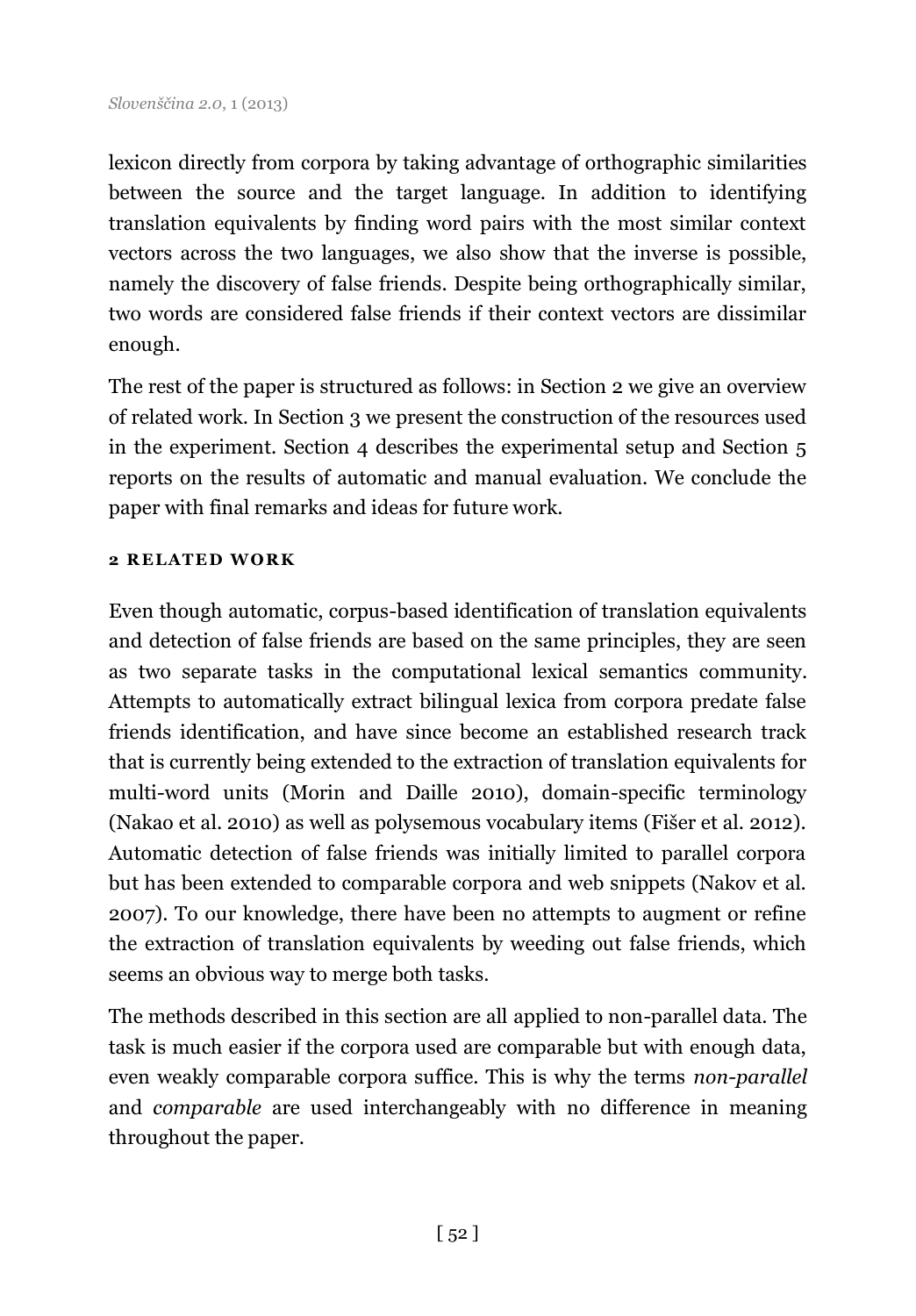### **2.1 Extraction of translation equivalents**

The beginners of bilingual lexicon extraction from non-parallel data are Fung (1998) and Rapp (1999) whose main assumption is that the source word and its translation share similar contexts. The identification of translation equivalents follows a two-step procedure: first, contexts of words are modelled, and then similarity between the source-language and targetlanguage contexts is measured with the help of a dictionary that acts as a bridge between languages. Most approaches represent contexts with context vectors, which are weighted collections of words appearing next to the word in question.

The most commonly used weighing functions are Log-likelihood (Ismail and Manandhar 2010), TF-IDF (Fung 1998) or PMI (Shezaf and Rappoport 2010). Once context vectors have been built for all the words in both languages, the similarity between a source word's context vector and all the context vectors in the target language is computed. The most typical similarity measures are cosine (Fung 1998), Jaccard (Otero and Campos 2005) and Dice (Otero 2007).

In order to be able to compare context vectors across languages, context vector features have to be translated with a seed dictionary. In the event that such a dictionary is not available Koehn and Knight (2002) show that it is possible to obtain a seed lexicon from identical and similarly spelled words which are directly extracted from non-parallel corpora. In this paper, we improve Koehn and Kinght's approach by iterating the calculation of translation equivalents, extending the seed lexicon on every step with additional information, such as cognates and translation equivalents of the most frequent words from the corpus that received a high confidence score. In addition to the iterative expansion of the seed lexicon, we also carry out a final reranking of translation candidates based on cognates clues, similar to the procedure used by Saralegi et al. (2008).

As opposed to Koehn and Knight (2002), we work with much larger corpora and much closer languages, which is why our seed lexicon is substantially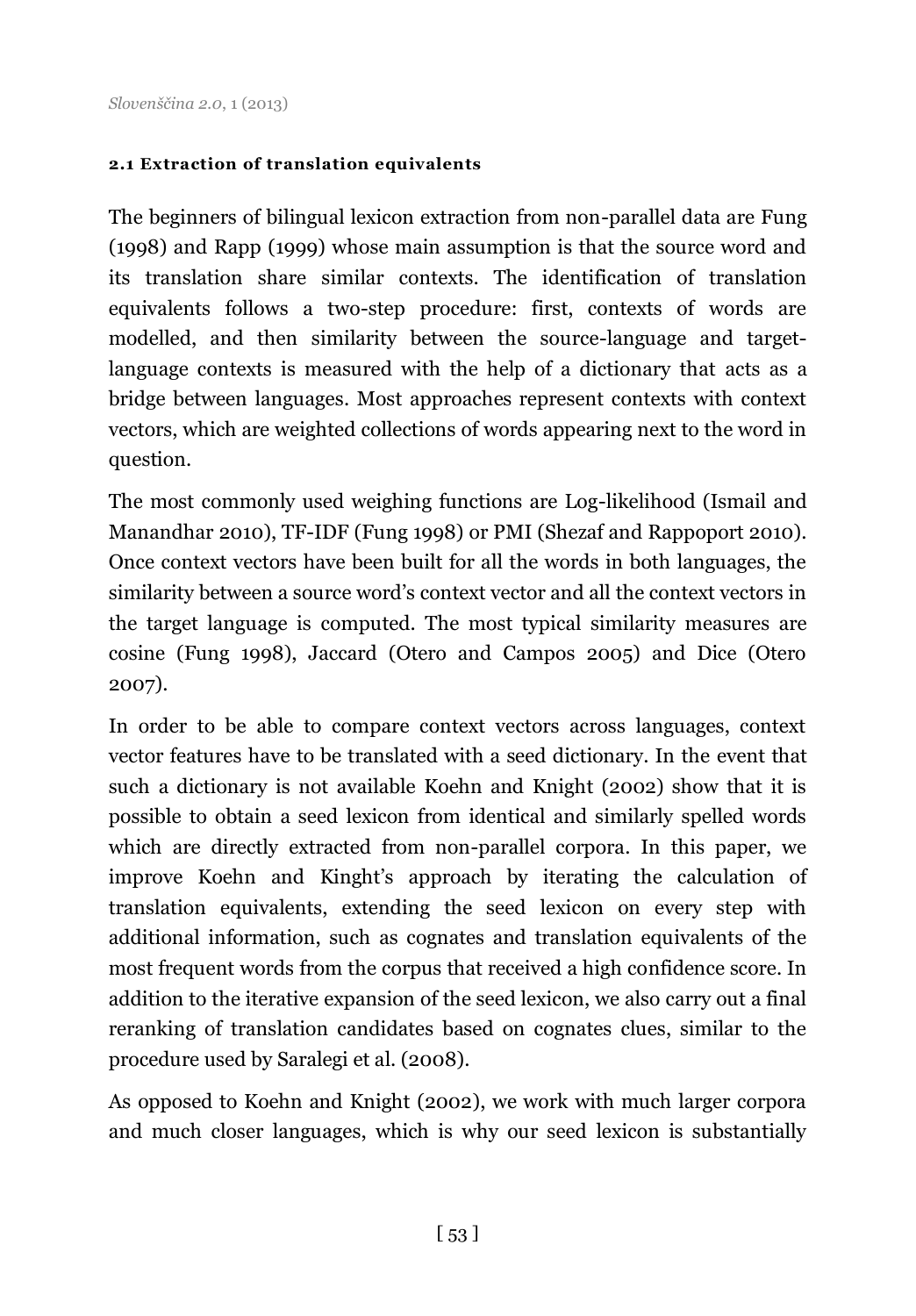larger, yielding a higher recall and precision of the extracted translation equivalents that consequently results in a more usable resource in a realworld setting. And finally, we are not limiting our experiments only to nouns, but are working with all content words.

#### **2.2 Identification of false friends**

The approaches to automatically identify false friends fall into two categories: those that only look at orthographic features of the source and the target word, and those that combine orthographic features with the semantic ones. Orthographic approaches typically rely on combinations of a number of orthographic similarity measures and machine learning techniques to classify source and target word pairs to cognates, false friends or unrelated words and evaluate the different combinations against a manually compiled list of legitimate and illegitimate cognates. This has been attempted for English and French (Inkpen et al. 2005; Frunza and Inkpen 2007) as well as for Spanish and Portuguese (Torres and Aluísio 2011).

Most of the approaches that combine orthographic features with the semantic ones have been performed on parallel corpora where word frequency information and alignments at paragraph, sentence as well as word level play a crucial role at singling out false friends, which has been tested on Bulgarian and Russian (Nakov and Nakov 2009). Work on non-parallel data, on the other hand, often treats false friends candidates as search queries, and considers the retrieved web snippets for these queries as contexts that are used to establish the degree of semantic similarity of the given word pair (Nakov et al. 2007). Apart from the web snippets, comparable corpora have also been used to extract and classify pairs of cognates and false friends between English and German, English and Spanish, and French and Spanish (Mitkov et al. 2007). In their work, the traditional distributional approach is compared with the approach of calculating N nearest neighbors for each false friend candidate in the source language, translating the nearest neighbors via a seed lexicon and calculating the set intersection to the N nearest neighbors of the false friend candidate from the target language. A slightly different setting has been investigated by Schulz et al. (2004) who built a medical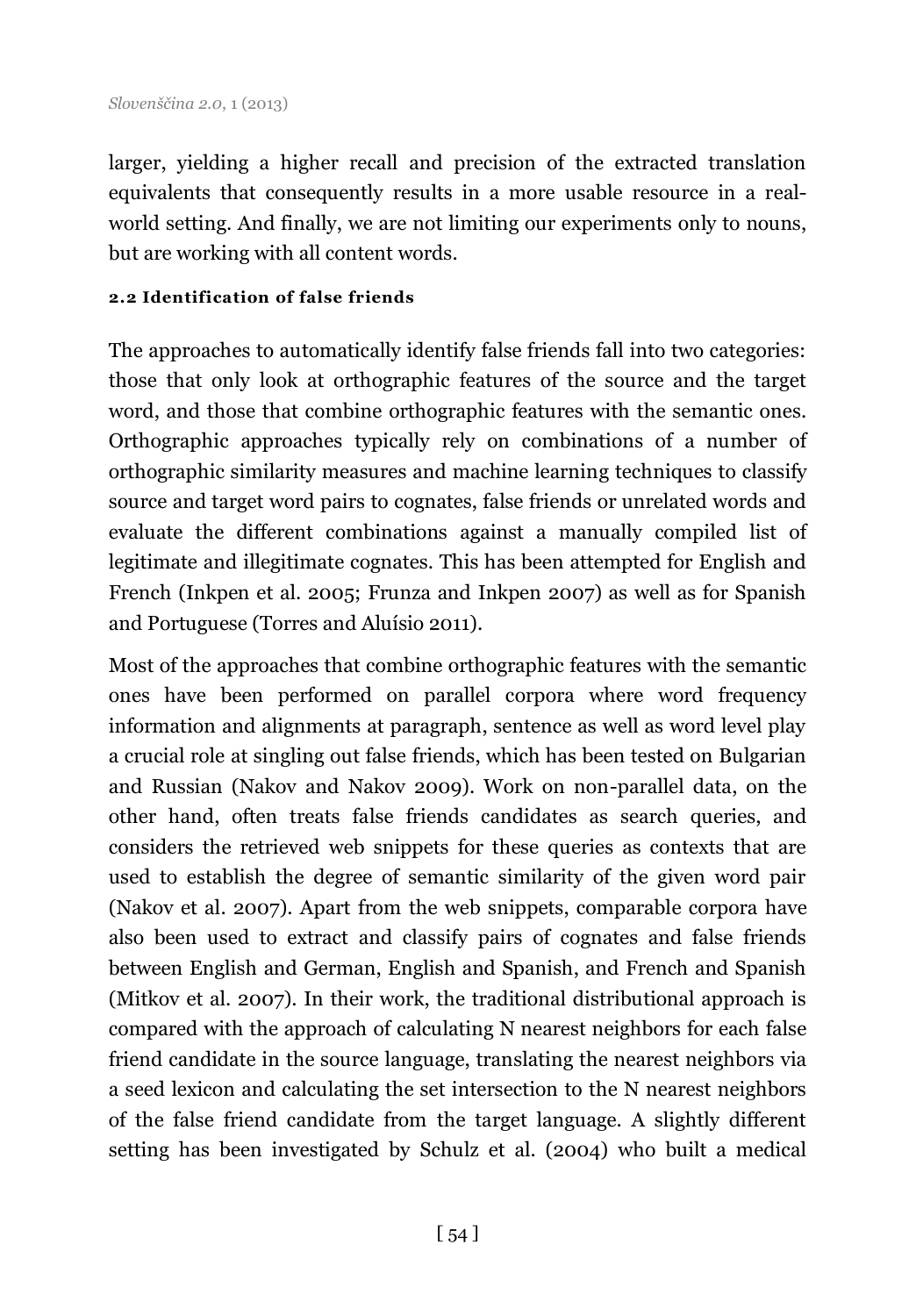domain lexicon from a closely related language pair (Spanish-Portuguese) and used the standard distributional approach to filter out false friends from cognate candidates by catching orthographically most similar but contextually most dissimilar word pairs.

Our work on false friends identification falls in the semantic category, only that instead of harvesting web snippets directly from the web such as Nakov et al. (2007), we use web corpora that were independently built for each language but since the web contains similar text types and covers similar domains, they could be referred to as weakly comparable, not unlike Mitkov et al. (2007). The three main differences between the work we report on in this paper and the related work are:

- 1. we identify false friends on a language pair with a large lexical overlap;
- 2. we do not use a precompiled list of positive and negative cognate examples as a starting point but look for all the possible candidates directly in the corpora; and
- 3. we look for false friends only among homographs (identically spelled words, such as *boja*, which means *buoy* in Slovene but *colour* in Croatian), not among cognates (similarly spelled words, such as the Slovene adjective *bučen (made of pumpkins* and *noisy)* and its Croatian counterpart *bučan (*only *noisy)*).

This enables us to focus on the problem of identifying false friends without having to search for productive patterns for cognates beforehand and introducing noise by automatic cognate identification. By focusing on the problem of finding contextually dissimilar words, we are able to further develop the methods proposed in the existing literature whereas extending the approach to cognates is planned for the future.

### **3 R E SO UR C E S**

In this section we present the three types of resources used in this work: the corpora, the seed lexicon and the gold standards. The corpora had already been compiled and linguistically annotated by Ljubešić and Erjavec (2011) but both the seed lexicon and the gold standard for false friends were built for the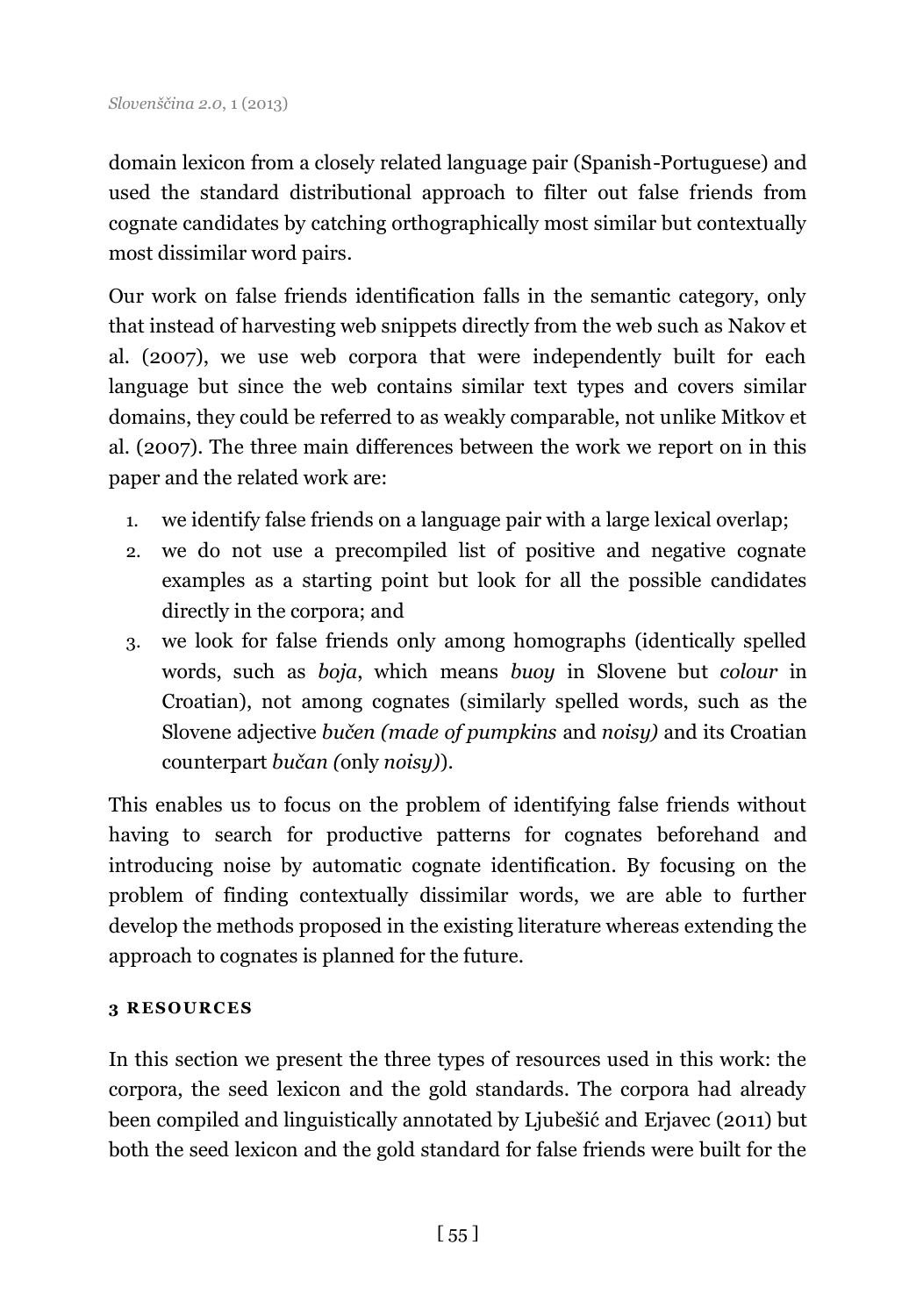experiments reported on in this paper and were derived from the corpora. The gold standard for translation equivalents was obtained from a traditional printed Serbo-Croatian – Slovene dictionary (Jurančič 1989).

#### **3.1 Corpora**

The contextual information required for the identification of translation equivalents and false friends was extracted from slWaC and hrWac, Slovene and Croatian web corpora that were compiled from the web by crawling the .hr and .si domains (Ljubešić and Erjavec 2011). Since slWaC contains 380 million words and hrWac 1 billion words, vector comparison for extracting translation equivalents based on this amount of data would be computationally too expensive. We therefore custom-built subcorpora by including only the news domains *jutranji.hr* and *delo.si*, which are on-line editions of national daily newspapers with a high circulation and a similar target audience. Since the domains were crawled at approximately the same time, the newspaper articles report on similar events, which is why the subcorpora are not only of the same genre but also quite comparable in terms of content. The documents had already been tokenized, PoS-tagged and lemmatized, resulting in 15.8 million tokens for Slovene and 13.4 million tokens for Croatian. False friends, on the other hand, are a much less frequent phenomenon, which is why we used the entire web corpora for this part of the task.

#### **3.2 Seed lexicon**

Unlike extensive lexical resources that exist for major languages, no machinereadable dictionary is available for Slovene and Croatian. Having said that, it is also true that they are very close languages, a property that could be used to compensate the lack of dictionary resources. Just as an illustration, Scannell (2007) calculated a 0.74 cosine similarity on distributions of character 3 grams in Slovene and Croatian. A similar result was obtained for Czech and Slovak (0.70) and for Spanish and Portuguese (0.76), whereas English and German, for example, turned out to have significantly less similar distributions of 3-grams (0.34). We therefore decided to take advantage of the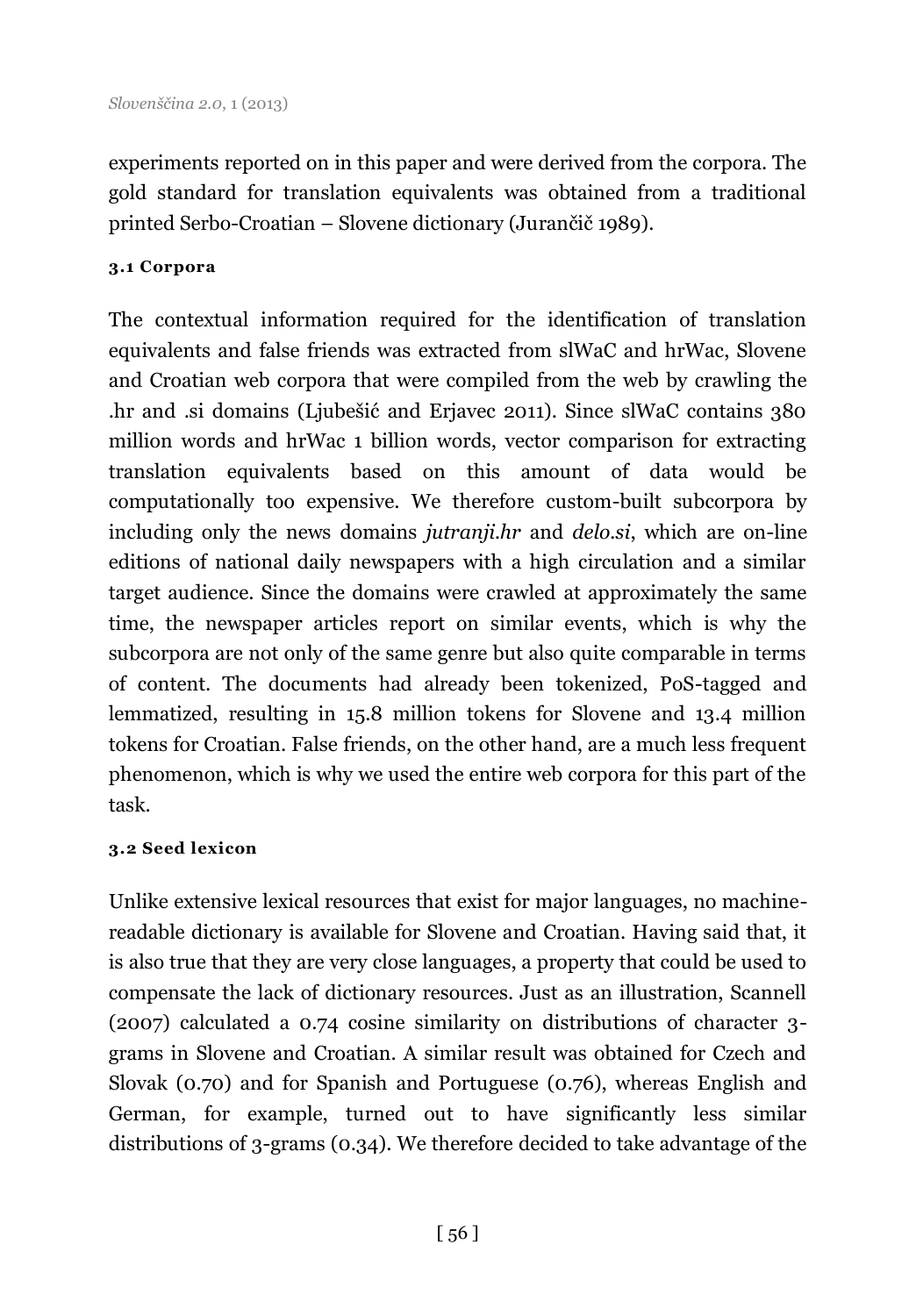high degree of language similarity and built a seed lexicon from the comparable news corpus by extracting all identical lemmas that were tagged with the same part of speech in both languages.

As Table 1 shows, the seed lexicon contains about 33,500 entries, 77% of which are nouns. Manual evaluation of 100 random entries for each part of speech shows that nouns have the highest precision (88%) and that harmonic mean of precision for all parts of speech in the dictionary is 69%.

| <b>POS</b>   | <b>Size</b> | Precision |
|--------------|-------------|-----------|
| <b>Nouns</b> | 25,703      | 88%       |
| Adjectives   | 4,042       | 76%       |
| Verbs        | 3,315       | 69%       |
| Adverbs      | 435         | 54%       |
| Total        | 33,495      | 69%       |

**Table 1:** Analysis of the seed lexicon.

The errors we observed in manual evaluation are mostly Croatian words that appeared in the Slovene part of the corpus. As many as 72% of the erroneous nouns belonged to this type of error (e.g. *šećer, baka, tužba*), followed by 66% of the adjectival errors (e.g. *svjetski, iznerviran, rođen*), 63% of wrong adverbs (e.g. *jako, puno, hitno*) and 55% of the erroneous verbs (e.g. *opljačkati, zagustiti, usuditi*). They probably originated from readers' comments that are written in informal language, which often contains Croatian or Serbian expressions. Such errors could be avoided in by a stricter filtering of the corpus.

Most of the rest were spelling, tagging and lemmatization errors. However, we have also come across some false friends that got into the seed lexicon (e.g. noun *rob*, which means *edge* in Slovene but *slave* in Croatian; adjective *složen*, which means *unanimous* in Slovene but *complex* in Croatian; verb *skloniti*, which means *to stoop* in Slovene but *put away* in Croatian). Such errors in the seed lexicon are potentially much more serious because they can create noise in the translation of context vector features, thereby making the comparison of the vectors harder. This is one of the motivations for focusing on the identification of false friends in the second part of this paper.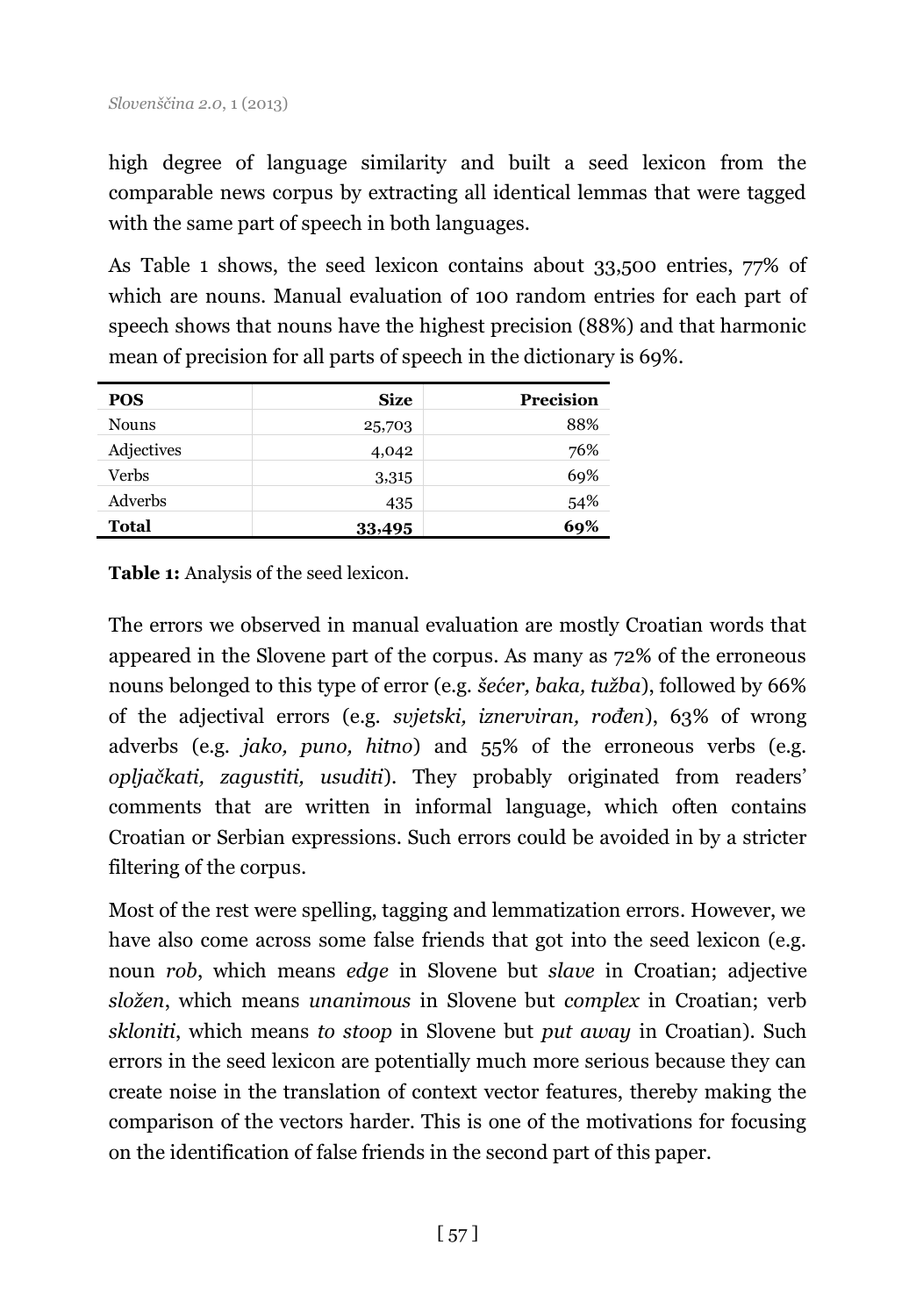#### **3.2 Gold standards**

Gold standards are very important resources because they make automatic evaluation and comparison of the results obtained from different settings faster and more objective. Since we are dealing with two different tasks in this paper, two different gold standards were required. The first one is intended for the evaluation of our approach to extract translation equivalents, and the second one for the evaluation of false friends identification. The translation equivalents gold standard was constructed from 1000 randomly selected entries (618 nouns, 217 adjectives and 165 verbs) taken from the traditional broad-coverage Serbo-Croatian – Slovene dictionary, which contains around 8,100 entries (Jurančič 1989). Although adverbs are included in seed lexicon extensions based on their positive impact on this task, we do not include them in the gold standard for two reasons: first, many tokens tagged as adverbs in the corpus are mistagged other parts of speech, and second, most adverbs in both Slovene and Croatian can be easily generated from adjectives and there is only a small amount of those for which this does not hold, so that they can be considered a closed word class.

The false friends gold standard contains nominal, verbal and adjectival homographs that appeared in the corpora for both languages and were then manually classified into one of the following three categories: false friends, partial false friends and true equivalents. We use the term *true equivalents* to refer to identically spelled words that have the same meaning and usage in both languages (e.g. adjective *bivši*, which means *former* in both languages), and the term *false friends* for identically spelled words which are used to represent different concepts in the two languages (e.g. noun *slovo*, which means *farewell* in Slovene and *letter in the alphabet* in Croatian). *Partial false friends*, then, are identical words that are polysemous and are equivalent in some of the senses but false friends in others (e.g. verb *dražiti*, which can mean either *irritate* or *make more expensive* in Slovene but only *irritate* in Croatian).

Since a realistic distribution of (partial) false friends and true equivalents for Slovene and Croatian is impossible to estimate but it is a fact that false friends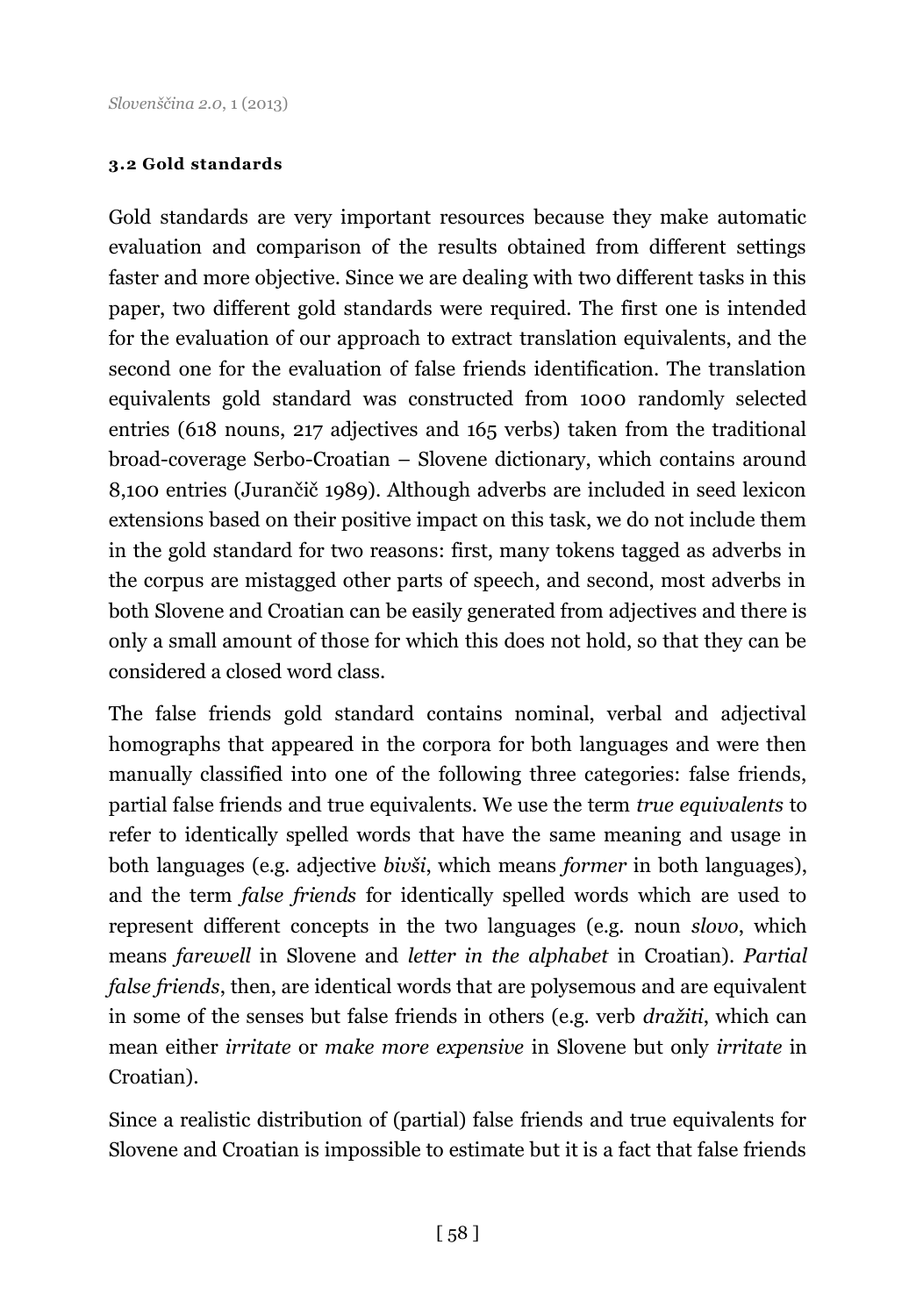are a relatively rare phenomenon, whatever the language pair, we tried to make the evaluation as objective as possible by including roughly 60% of true equivalents, 20% of false friends and 20% partial false friends in the gold standard, as can be seen in Table 2.

|                       | <b>Adjectives</b> | <b>Nouns</b> | Verbs |
|-----------------------|-------------------|--------------|-------|
| True equivalents      | 130               | 131          | 119   |
| Partial false friends | 30                | 41           | 39    |
| False friends         | 40                | 41           | 36    |
| Total                 | 200               | 213          | 194   |

**Table 2:** Gold standard for false friends.

#### **4 ME TH O DO LO GY AN D PR O C E DUR E**

The entire task is illustrated in Table 3 which shows 20 strongest features of context vectors for two Slovene (*priča – witness* and *zgodba – story*) and two Croatian nouns (*svjedok – witness* and *priča – story*) that were computed from their occurrences in the newspaper subcorpora of slWaC and hrWaC.

A cross-comparison of all context vectors shows that the Slovene noun *priča* is the most similar to its Croatian counterpart *svjedok*. Leaving aside the technical details of building and comparing the context vectors in the two languages, which are discussed in detail later in this section, it can be seen from Table 3 that almost half of context vector features are shared between the languages: *key, protected, influence, prosecution, hearing, statement, danger, questioning* and *questioned*. On the other hand, despite being orthographically identical, the use of the word *priča* in Croatian is quite different from Slovene and there is no overlap between their top 20 strongest context features. In fact, *priča*'s highest-ranked counterpart is the Slovene noun *zgodba*, which can be estimated from the eight overlapping context words of the 20 strongest features: *whole, love, life, sad, tell, interesting, different* and *true*. Therefore, throughout the paper, we refer to Slovene-Croatian pairs, such as *priča – svjedok* and *zgodba – priča*, as translation equivalents, while the pair *priča – priča* is an example of false friends.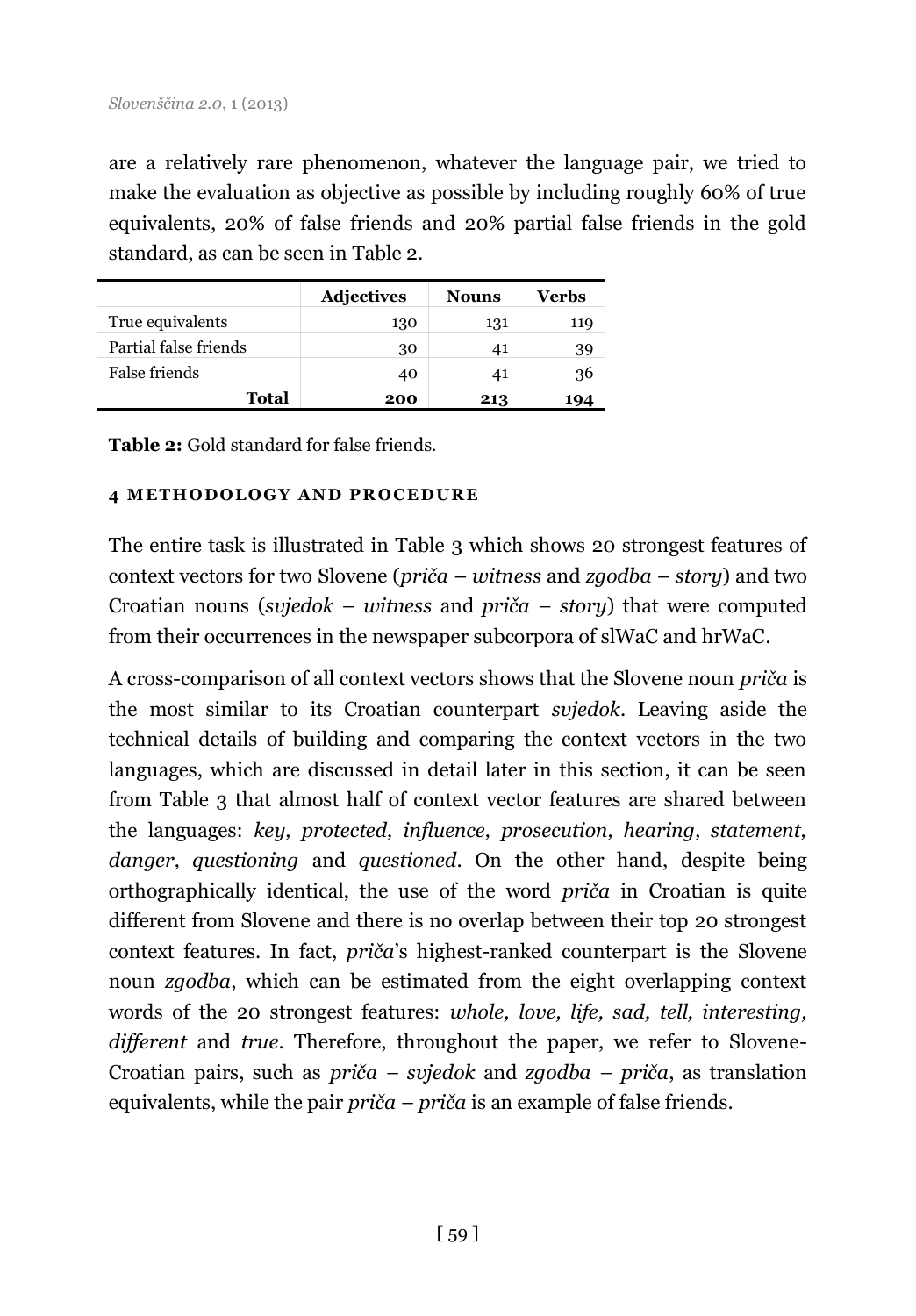| SLO priča           | <b>FEAT. WEIGHTS</b> | <b>CRO</b> svjedok | <b>FEAT. WEIGHTS</b> |
|---------------------|----------------------|--------------------|----------------------|
| zaščiten            | 0.019                | krunski            | 0.041                |
| vplivanje           | 0.018                | zaštićen           | 0.027                |
| zaslišan            | 0.017                | iskaz              | 0.024                |
| zaslišati           | 0.015                | utjecaj            | 0.017                |
| kronski             | 0.013                | pokajnik           | 0.014                |
| zaslišanje          | 0.012                | tužiteljstvo       | 0.012                |
| vabljen             | 0.009                | svojstvo           | 0.010                |
| anonimen            | 0.008                | utjecati           | 0.010                |
| poročen             | 0.008                | saslušanje         | 0.010                |
| seznam              | 0.007                | izjava             | 0.009                |
| izjava              | 0.007                | status             | 0.009                |
| izpoved             | 0.007                | saslušanih         | 0.009                |
| tožilstvo           | 0.007                | ispitati           | 0.009                |
| nevarnost           | 0.006                | optužba            | 0.009                |
| pripovedovanje      | 0.005                | utjecanje          | 0.007                |
| dogodek             | 0.005                | opasnost           | 0.007                |
| status              | 0.005                | obrana             | 0.007                |
| mogetov             | 0.005                | saslušati          | 0.006                |
| navedba             | 0.005                | istraga            | 0.006                |
| osiynika            | 0.004                | ispitivanje        | 0.005                |
| pričanje            | 0.004                | ispitan            | 0.0053               |
|                     |                      |                    |                      |
| SLO zgodba          | <b>FEAT. WEIGHTS</b> | CRO priča          | <b>FEAT. WEIGHTS</b> |
| uspeh               | 0.015                | cijel              | 0.015                |
|                     |                      | ljubavan           |                      |
| ljubezenski<br>plat | 0.009<br>0.007       | kuloarski          | 0.007<br>0.005       |
| pripovedovati       | 0.006                | životan            | 0.005                |
| tragičen            | 0.005                | kružiti            | 0.004                |
| taikunski           | 0.005                | kratak             | 0.003                |
| življenjski         | 0.004                | akter              | 0.003                |
| žalosten            | 0.004                | tužan              | 0.002                |
| celoten             | 0.004                | nastavak           | 0.002                |
| podoben             | 0.004                | božićan            | 0.002                |
| ponoviti            | 0.004                | dio                | 0.002                |
| resničen            | 0.004                | poseban            | 0.002                |
| nauk                | 0.003                | ispričati          | 0.002                |
| izmišljen           | 0.003                | zanimljiv          | 0.002                |
| drugačen            | 0.003                | verzija            | 0.002                |
| epilog              | 0.003                | pozadinski         | 0.002                |
| uspešen             | 0.003                | ispričan           | 0.002                |
| narnija             | 0.002                | pričati            | 0.002                |
| zanimiv             | 0.002                | drukčiji           | 0.002                |
| patria<br>cel       | 0.002                | istinit<br>junak   | 0.002                |

**Table 3:** An illustrative example of corpus-based identification of translation equivalents and false friends (the overlapping features in both languages are printed in bold).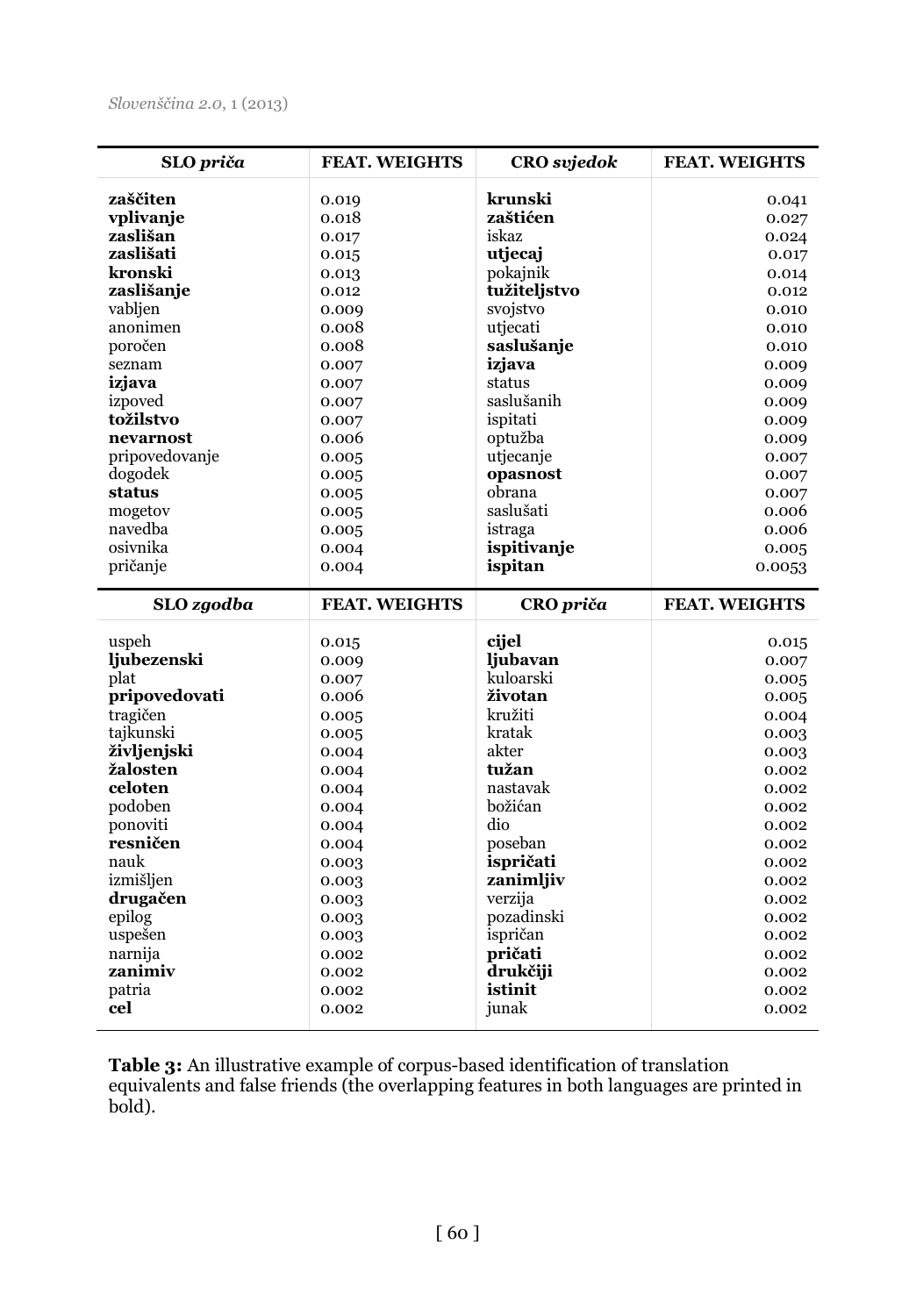#### **4.1 Extracting translation equivalents**

In the first part of the experiment, our task was to extract a bilingual lexicon from a comparable corpus. We use best-performing settings for building and comparing context vectors from our previous research (see Ljubešić et al. 2011). We built context vectors for all content words in each language with a minimum frequency of 50 occurrences in the corpus. The co-occurrence window was 7 content words with encoded position of context words in that window, and Log-likelihood as vector association measure. Vector features were then translated with the seed lexicon. The seed lexicon was automatically compiled from slWaC and hrWac and contains words from the corpus which are identical in both languages. After that Jensen-Shannon divergence was applied as the vector similarity measure.

In order to improve the results, we experimented with the following extensions of original procedure:

- 1. extending the seed lexicon with contextually similar cognates; and
- 2. extending the seed lexicon with first translations of the most frequent words.

Cognates were calculated with BI-SIM, the longest common subsequence of bigrams with a space prefix added to the beginning of each word in order to punish the differences at the beginning of the words (Kondrak and Dorr 2004). The threshold for cognates was empirically set to 0.7 (cf. Ljubešić et al. 2011). Twenty top-ranking translations were taken into account and were analyzed for cognate clues in that order. If a translation equivalent that meets the cognate threshold was found, we added that pair to the seed lexicon. If the seed lexicon already contained a translation for a cognate we identified with this procedure, we replaced the existing dictionary entry with the new identified cognate pair as this setting produced best results in our previous work (Ljubešić et al. 2011).

For the extension of the seed lexicon with first translations of the most frequent words we only took into account the first translation candidates for words that appear at least 200 times in the source corpus. If the seed lexicon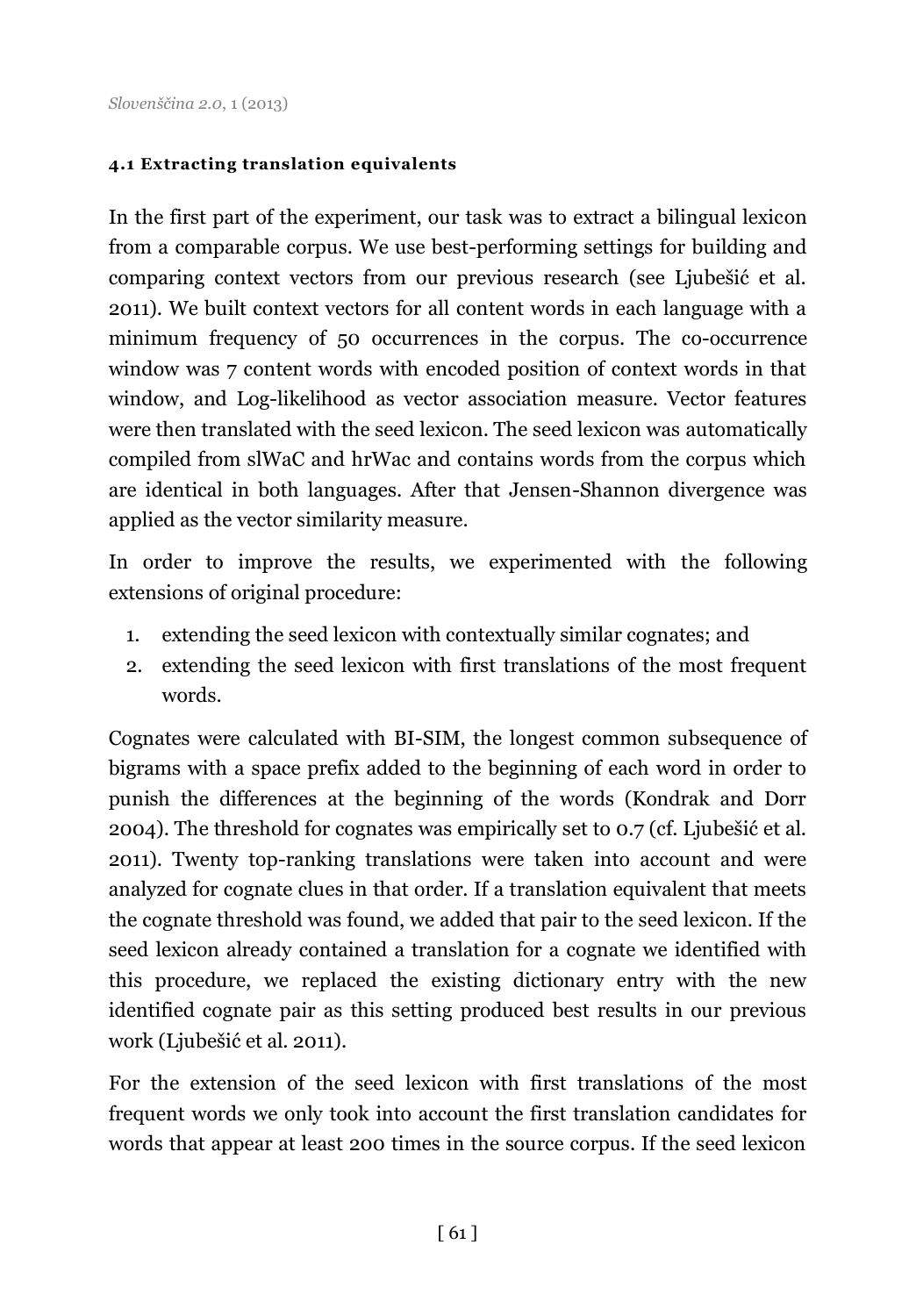already contained an entry we were able to translate with this procedure, we again replaced the old pair with the new one.

Finally, we reranked the translation candidates of all content words obtained with this procedure by taking into account cognate clues among the candidates. The source word was compared by the previously described BI-SIM function with each of the top ten translation candidates. Two lists were formed, one with words that meet the 0.7 cognate threshold criterion and another one with the words that do not. Apart from that, the order of the words in the lists was unchanged. In the end, the lists were combined by putting the cognate list of translation equivalents in front of the non-cognate list.

#### **4.2 Identifying false friends**

In the second part of the experiment, our task was to identify false friends from the comparable corpus. Since false friends are a rather rare phenomenon, we did not use the small newspaper subcorpora as in previous experiments, but web corpora in their full size of 380 million words for Slovene and 1.2 billion words for Croatian. Even though false friends can also be found among cognates, we only looked for them among homographs in this experiment. By leaving aside the problem of identifying cognate candidates that could at the same time be false friends, we were able to focus completely on the task at hand – identifying words that are contextually, and therefore semantically, distant enough. It is our belief that there is no difference in the semantic similarity distributions between the group of orthographically identical and orthographically similar false friends, so the same methodology as we propose in this paper could be applied to cognates.

In the web corpora we have identified 8,491 nominal, verbal and adjectival lemmata that pass the 50 occurrences threshold and are orthographically identical in both languages. The gold standard for false friend identification is based on this list and contains 607 entries. We built co-occurence vectors for those entries from the comparable corpora in a similar manner as in the task of extracting translation equivalents. We used content words as features, a 7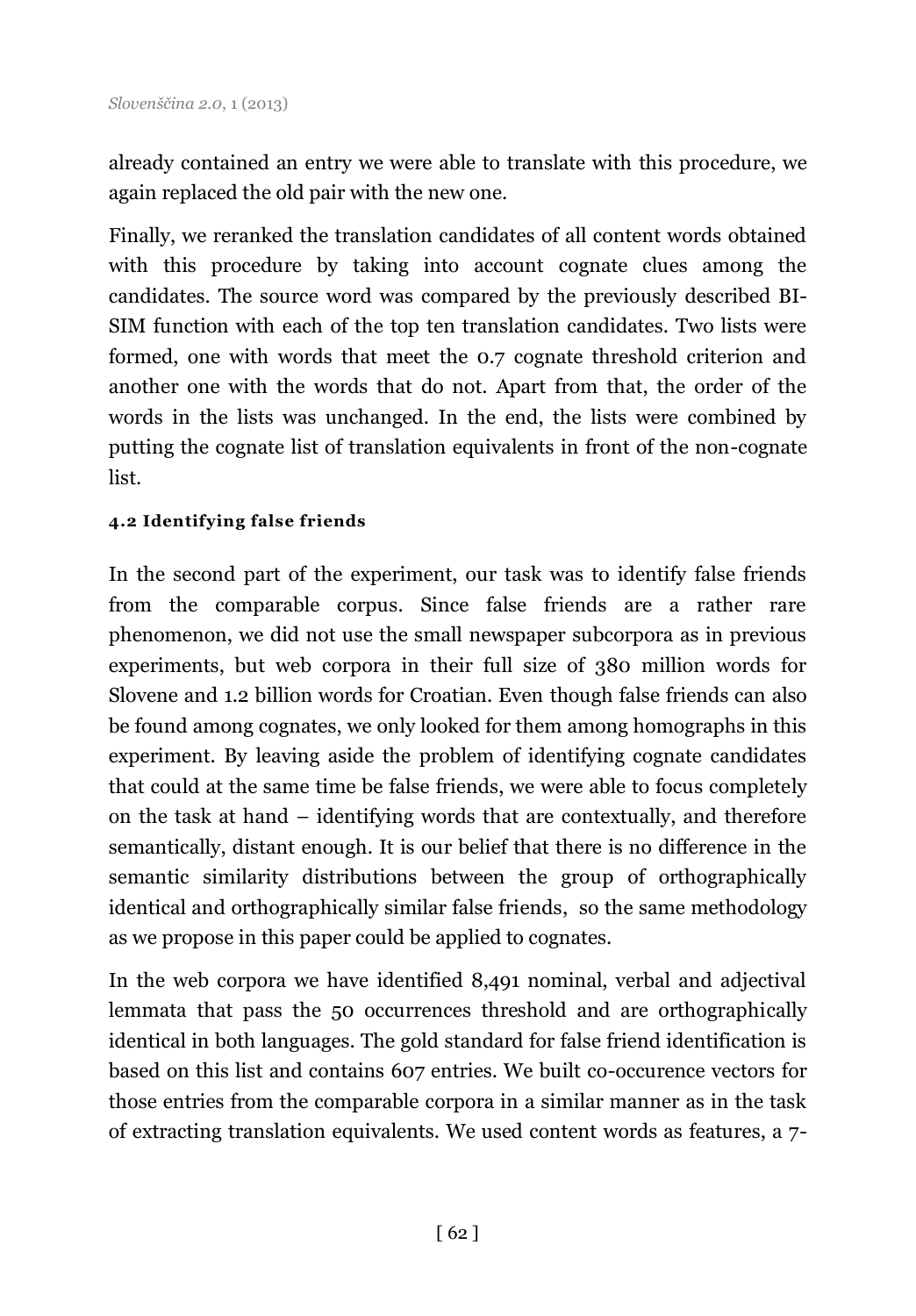word window, TF-IDF for weighting features and we calculated context similarity with the Dice similarity measure. In our initial experiments these methods have proven to produce best results on this task.

When identifying false friends, we took into account an additional source of information, namely the frequency of the words in each corpus. We assumed that if two identical words have a high discrepancy in frequency between the two languages, this could be a cue that those words do not represent the same meaning. We represented the difference in frequency by calculating Pointwise mutual information.

### **5 E VAL UATI O N AN D DI S C USSI O N O F T H E R E SULTS**

In this section we report on the results of automatic evaluation for both tasks. In order to get a more qualitative insight into the results of the translation equivalents we extracted, we also performed a manual evaluation on a sample of the obtained equivalence pairs.

### **5.1 Evaluation of translation equivalents extraction**

### 5.1.1 AUTOMATIC EVALUATION

In automatic evaluation of the extracted translation equivalents, we measured precision by calculating Mean reciprocal rank (Vorhees 2001, MRR) on the ten top-ranking translation candidates. In this experimental setup, recall for nouns was always 45% because we always found translations for 278 of the 618 nouns from the gold standard that satisfied the frequency criterion (50) in the source corpus and had at least one translation in the target corpus that met the same frequency criterion. For the same reason for other parts of speech recall was also constant: 42% for adjectives and 56.4% for verbs. Overall recall was 46.2%. The baseline precision used for evaluating seed lexicon extensions of 0.592 was calculated by translating features in context vectors of nouns, verbs and adjectives with the seed lexicon of homographs using the settings described in Section 4.1. Baseline precision for individual parts of speech was 0.605 for nouns, 0.579 for verbs and 0.566 for adjectives.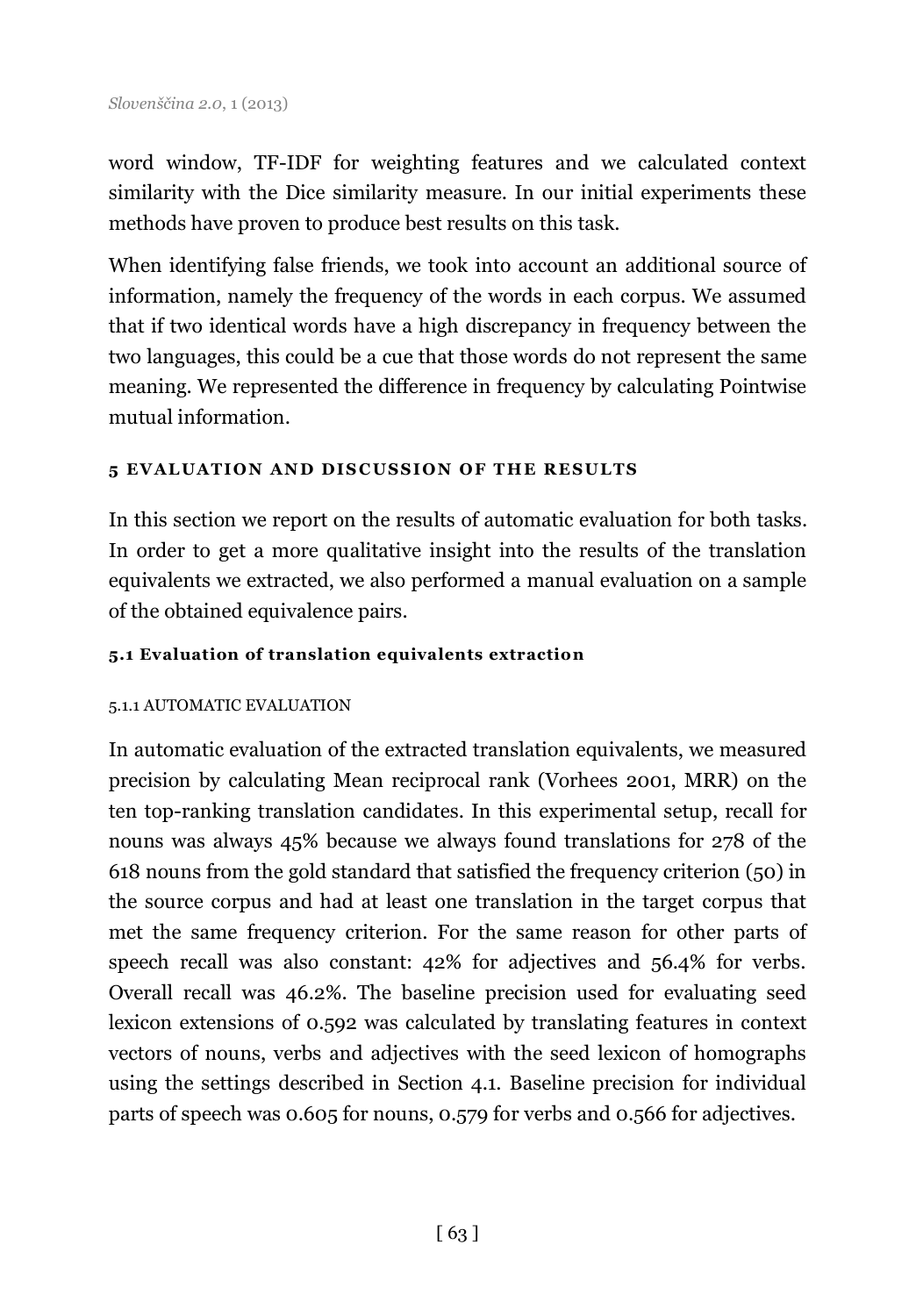The extended seed lexicon with cognates and first translation candidates contains 2,303 new entries, almost half of which are nouns. The total size of the extended lexicon is therefore 35,798 entries. Precision achieved with the extended seed lexicon was 0.731 (a 0.146 increase).

Table 4 shows the baseline results for all parts of speech, the results obtained by using the extended seed lexicon, and the results of cognate-based reranking of the final translation candidates. From the start, the easiest translation task was that of nouns, followed by verbs while adjectives seem to be the hardest to translate correctly. The biggest gain by extending the seed lexicon has been achieved on nouns (0.163) while verbs and adjectives have experienced a smaller improvement (0.079 and 0.039, respectively). When the results were evaluated on all parts of speech together, the translation results were considerably better than the baseline (0.121 gain), which is still worse than the best-performing nouns, probably due to the noise introduced by verbs and adjectives.

| <b>POS</b> | <b>Baseline</b> | Extended | <b>Reranking</b> |
|------------|-----------------|----------|------------------|
| Nouns      | 0.605           | 0.768    | 0.848            |
| Adjectives | 0.566           | 0.605    | 0.698            |
| Verbs      | 0.579           | 0.658    | 0.735            |
| Total      | 0.592           | 0.713    | 0.797            |

**Table 4:** Automatic evaluation of translation extraction per PoS with reranking.

Reranking the translation candidates with cognate clues helped all parts of speech, improving the harmonic mean of all precisions by 0.083. Reranking worked particularly well with adjectives (15.4%), probably because of the regularity of patterns for forming adjectives in both languages. Nouns and verbs have experienced a similar precision boost (around 11%).

Regarding the final results, the best score has been achieved for nouns with a total increase in precision, which amounts to 24%. Although adjectives have experienced the biggest boost by reranking, their extraction precision remained the lowest. The reason for that could lie in the possibly largest context heterogenity because of their modifying function. The overall improvement of the results for all parts of speech was 20.5%.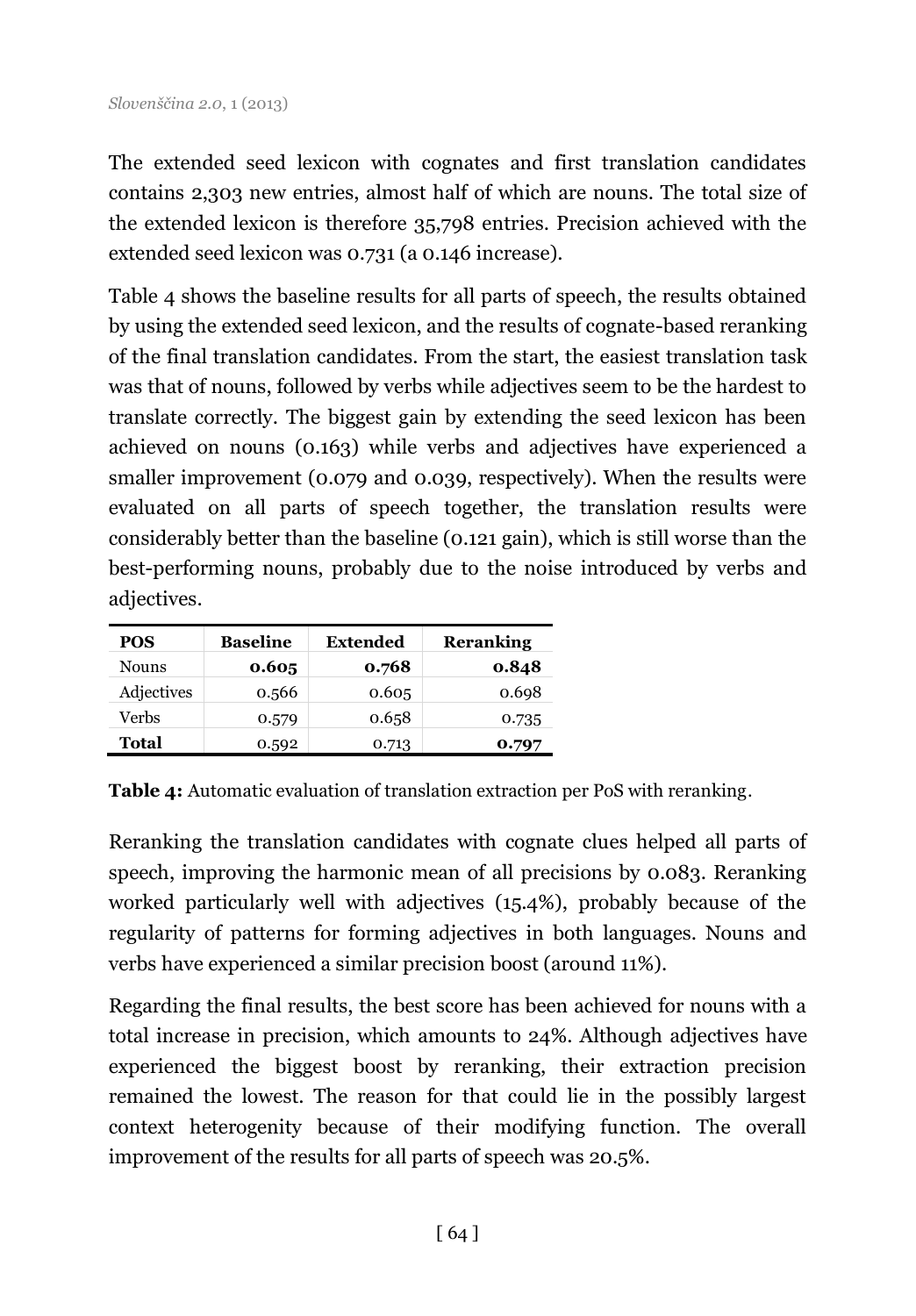These figures confirmed the positive impact of exploiting language similarity on knowledge-light extraction of bilingual lexicons from comparable corpora for closely related languages. Last but not least, the described method results in a fully automatically created resource the quality of which already makes it useful for practical tasks.

#### 5.1.2 MANUAL EVALUATION

For a more qualitative insight into the results we also performed manual evaluation on a sample of 100 random translation equivalents of the bestperforming settings, i.e with the extended seed lexicon and reranking of the translation candidates. The evaluation shows that 88 of the 100 word pairs we checked contained a correct translation among the ten top-ranking translation candidates. 64 of those were found in the first position and 24 in the remaining nine positions, which is a significant improvement compared to the baseline (0.597). What is more, many lists of ten top-ranking translation candidates contained not one but several correct translation variants. Also, as many as 59 of correct translation candidates were cognates and 41 of them even appeared in the first position, suggesting that a final reranking of translation candidates based on cognate clues is highly beneficial.

Table 5 shows some examples of ten top-ranked Slovene translation candidates for some Croatian nouns. In a number of cases the correct translation equivalent is ranked the highest (e.g. *lanac – veriga (chain)*). There are even cases where more than one correct translation equivalent is found (e.g. *protivnik – nasprotnik, tekmec (opponent)*). At other times the correct translation is found among the candidates but is not ranked the highest (e.g. *ušteda – prihranek (savings)*). In most of these cases the highest ranked erroneous candidate is semantically closely related to the correct translation (e.g. *ušteda (savings) – poraba\* (expenditure)*, which is the antonym of the correct translation). Occasionally, the correct translation is not found in the list of ten top ranked candidates but the translation candidates are semantically related to the correct translation (e.g. *travnjak (meadov) – igrišče (playing field), parket (parquet), zelenica (lawn), led (ice), navijač (fan), tekma (match), moštvo (team), gol (goal), zadetek*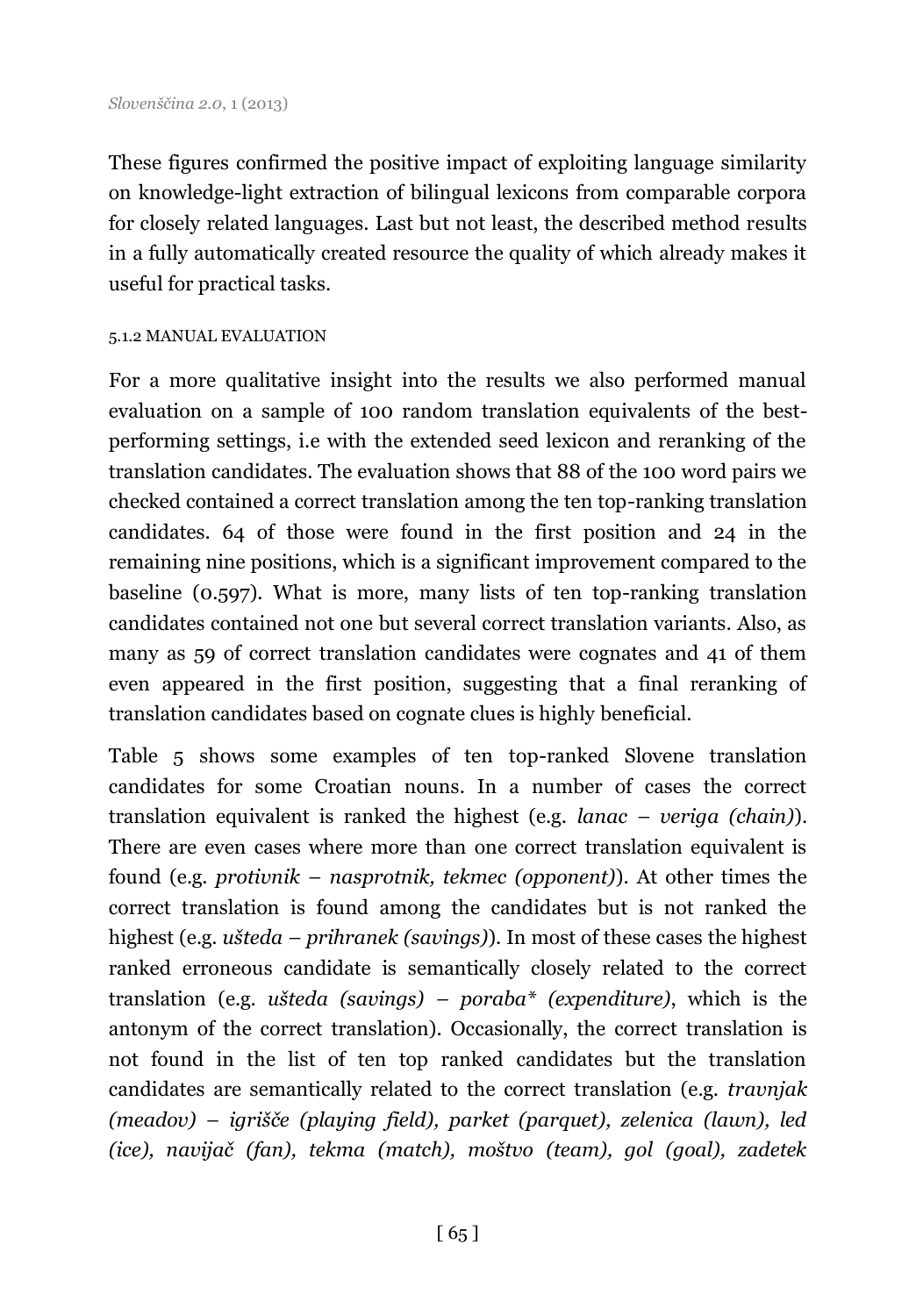| <b>Source</b> | <b>Translation candidates</b>                                                                                  |
|---------------|----------------------------------------------------------------------------------------------------------------|
| lanac         | <b>veriga</b> , marža, polica, center, lokal, znamka, trgovina, trgovec, proizvajalec,<br>središče             |
| svečanost     | slovesnost, prireditev, proslava, shod, srečanje, concert, delavnica, obletnica,<br>festival, večerja          |
| preokret      | <b>preobrat</b> , zasuk, presenečenje, čudež, neznanka, polom, škoda, blamaža,<br>napaka, uspeh                |
| šaka          | <b>pest</b> , rep, glava, noga, roka, maslo, streha, vrat, strela, trebuh                                      |
| protivnik     | <b>nasprotnik, tekmec,</b> opcija, elita, igrica, zapornik, ambicija, prizorišče, scena,<br>tekmica            |
| ušteda        | poraba, <b>prihranek</b> , znesek, vsota, povečanje, zmanjšanje, porabnik, količina,<br>izboljšava, zniževanje |
| izražaj       | poštev, plano, <b>izraz</b> , vrsta, spoznanje, zamuda, sonce, misel, zastoj, streznitev                       |
| dopuna        | zakon, novela, <b>dopolnitev</b> , sprejetje, osnutek, člen, določba, sprememba,<br>predlog, uveljavitev       |
| naljepnica    | motor, uniforma, hladilnik, tabla, transparent, črpalka, pogon, plakat, <b>nalepka</b> ,<br>kolona             |
| travnjak      | igrišče, parket, zelenica, led, navijač, tekma, moštvo, gol, zadetek, vratar                                   |

*(score), vratar (goalkeeper)*).

**Table 5:** Examples of ten top-ranked Slovene translation candidates for some Croatian nouns (the correct translation equivalents are printed in bold).

### **5.2 Evaluation of false friends identification**

In the translation equivalents extraction task, we obtained a ranked list of translation candidates for each word in the source language. In the false friends identification task, however, we obtained a single ranked list where pairs of identical words were sorted in reverse order according to their context similarity.

Since in this task, unlike in the task of extracting translation equivalents, the ranked list contains a number of entries that are actual false friends, we were not able to use MRR for evaluation since it records only the position of the first hit. We therefore decided to use average precision (AP), which is the measure regularly used in the area of information retrieval to evaluate a ranked list of documents as a result of a query. Average precision is the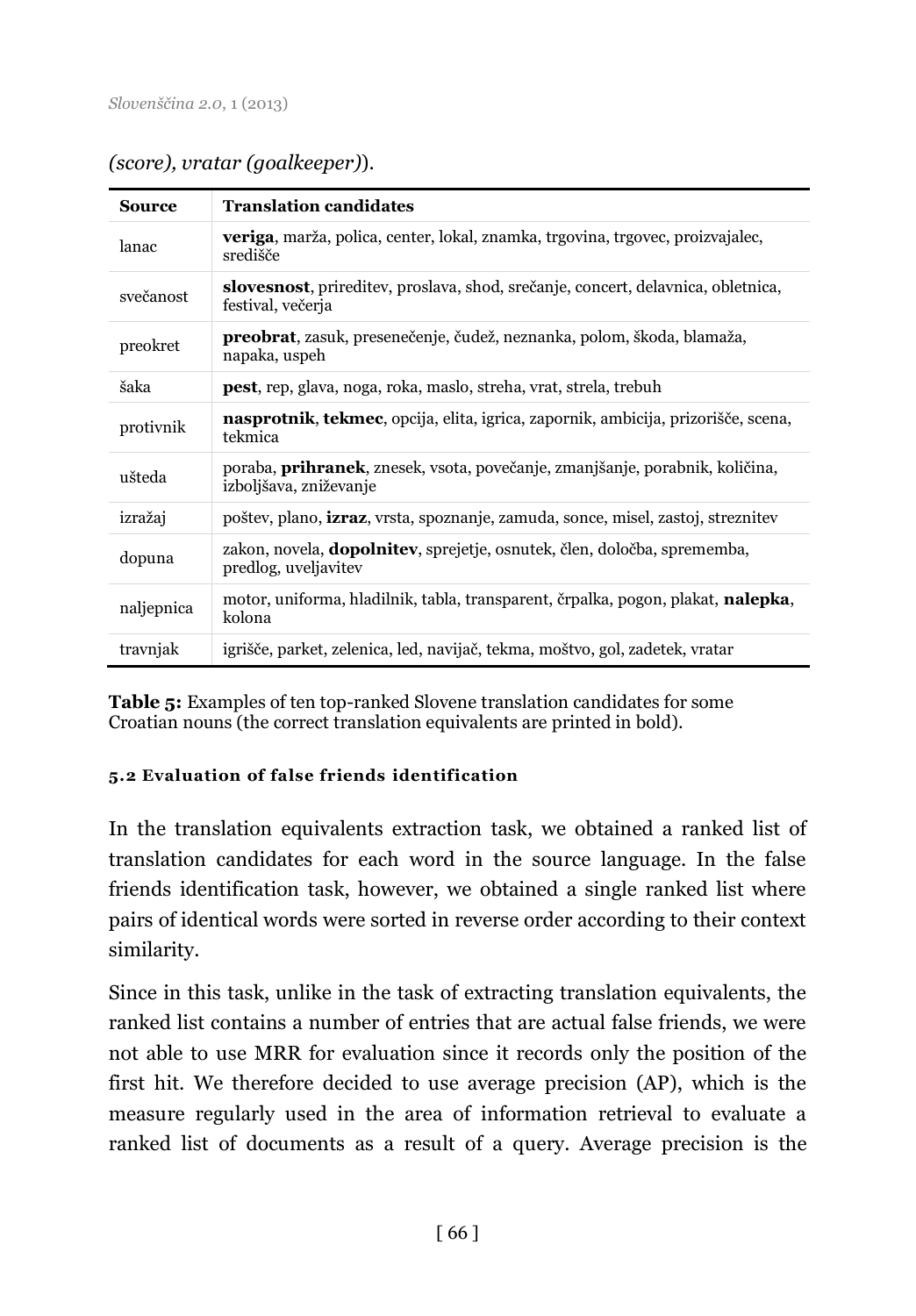average of all precision values obtained for the set of top k words that exist after each false friend is located in the ranked list.

Since the gold standard consists of three categories (true equivalents, partial false friends and false friends), we considered three variants of the gold standard:

- 1. only full false friends are considered false friends;
- 2. false friends receive weight 1 while partial false friends receive weight 0.5; and
- 3. both false friends and partial false friends receive weight 1, i.e. both are considered false friends.

Taking into account all the variants of the gold standard, we performed three evaluations on the result of each experiment and calculated the final evaluation measure as harmonic mean of the three evaluation results. As a baseline for this research we used random ordering of false friend candidates. Our first experiment, after calculating baseline performance, was focused on calculating the ranked list with Pointwise mutual information that uses only frequencies of words in both languages. The results of the performance of the specific settings are given in Table 6. It is interesting to see how highly informative just word frequency is, improving the baseline by 29 points.

| Method                           | AP    |
|----------------------------------|-------|
| random baseline                  | 0.275 |
| pmi (frequencies only)           | 0.563 |
| dice, tfidf                      | 0.637 |
| dice, tfidf > 0.01               | 0.692 |
| $0.25*pmi+0.75*dice, tfidf>0.01$ | 0.720 |

**Table 6:** Automatic evaluation of false friends identification using four different settings.

Next we performed an experiment with the standard context vector method, using previously confirmed best-performing settings: content words as features, TF-IDF for weighting features and the Dice similarity measure. The increase in performance with respect to using plain frequencies trough PMI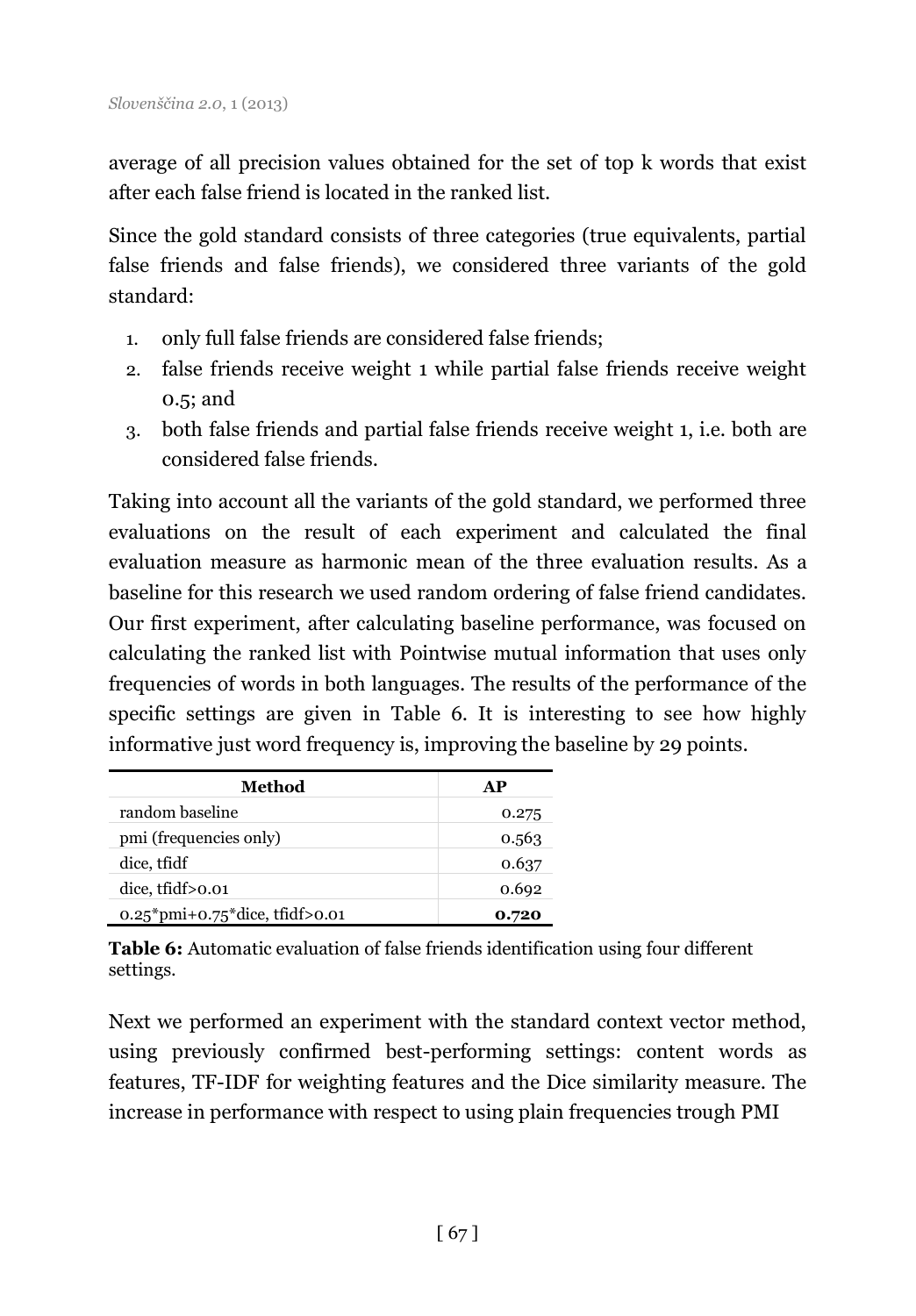was moderately high (7 points), which stresses once again how well the approach using just the frequency information performs.

In our recent experiments in extracting translation candidates (Appidianaki et al. 2011) we noticed that modifying the TF-IDF weighting by discarding all low feature weights improved the results substantially. We therefore introduced a new weighting scheme called TF-IDF>0.01, which discards feature weights on or below the 0.01 threshold. The improvement obtained by the modified weighting scheme was quite high with a gain of 6 points.

Since the PMI method and the context vector method use completely independent information sources, it seemed natural to try combining the results of both. We decided to perform a simple linear combination of word rankings and experimented with the coefficients of the linear combination. Best results were obtained when contextual information was given greater importance, precisely three times more, than frequency information. By performing the linear combination we gained 3 additional points.

The evaluation scores obtained by calculating the harmonic mean of the results on all three gold standard variations have a very high correlation (>0.99) with more than ten data points for each gold standard. This fact shows that, for this task, it is not crucial how one represents the ternary classified data from the gold standard. It is important to note that all optimizations performed were not using held out data and that for our future work we plan a more formal optimization and evaluation, focused just on the specific problem of false friend identification.

Partial results of the false friends identification procedure is given in Table 7, which contains a list of twenty top-ranked and twenty bottom-ranked false friends candidates according to their context (dis)similarity. As many as 19 (95%) of the 20 top-ranked candidates are genuine false friends, which are also in the gold standard. Most of the top-ranked false friends are adjectives (50%), followed by verbs (30%) and nouns (20%). The bottom of the list, on the other hand, contains contextually the most similar words, all of which are legitimate equivalents.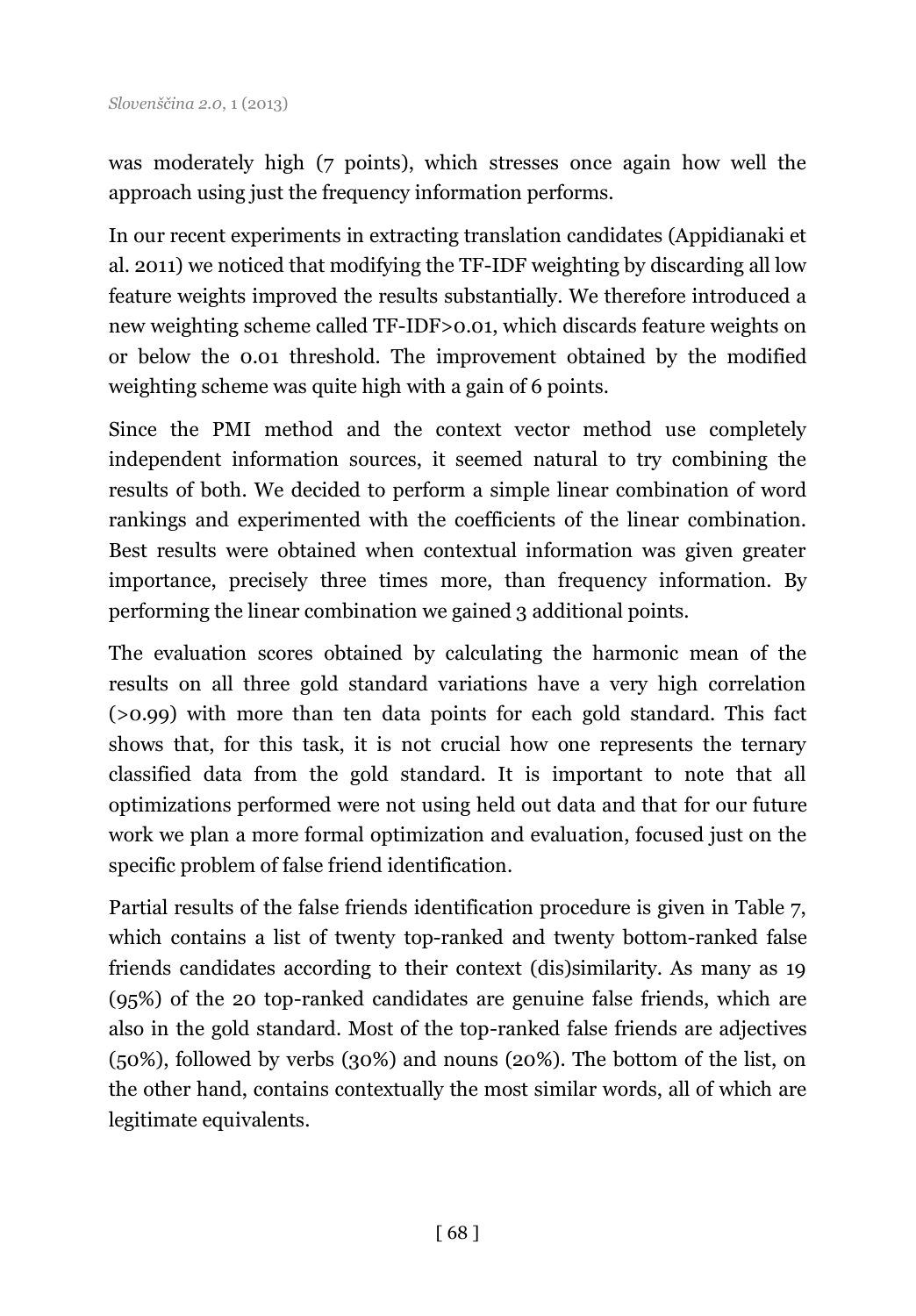| <b>Ranked FF candidates</b> |                | Eng. translation |                    |                         |
|-----------------------------|----------------|------------------|--------------------|-------------------------|
| <b>FF</b> candidate         | POS            | Weight           | Croatian           | <b>Slovene</b>          |
| priljubljen                 | A              | 21.4             | close together     | popular                 |
| opasan                      | A              | 29.8             | dangerous          | girt                    |
| zarobiti                    | V              | 33.7             | enslave            | hem                     |
| pogoditi                    | V              | 50.4             | hit, agree         | agree                   |
| zoran                       | A              | 78.5             | obvious            | ploughed                |
| naglašen                    | A              | 86.2             | stressed           | stressed, accented      |
| skriviti                    | V              | 91.3             | commit             | bend                    |
| otopiti                     | V              | 130.0            | melt               | make blunt, become numb |
| zarobljen                   | A              | 153.1            | enslaved           | hemmed                  |
| čuvan                       | A              | 158.5            | guarded            | guarded                 |
| valjan                      | A              | 159.2            | valid, rolled      | rolled                  |
| ustrojen                    | A              | 159.8            | constituted        | tanned (leather)        |
| zarediti                    | V              | 163.5            | turn into a priest | infest                  |
| boja                        | N              | 169.1            | colour             | buoy                    |
| meta                        | N              | 169.4            | target             | mint                    |
| približan                   | A              | 171.8            | approximate        | moved closer            |
| žaljenje                    | N              | 172.1            | grief              | insult                  |
| iskanje                     | N              | 175.6            | request            | search                  |
| razglašen                   | A              | 184.0            | announced          | announced, out of tune  |
| stradati                    | $\overline{V}$ | 189.6            | get hurt           | starve                  |
| $\ddotsc$                   |                |                  | $\ddots$           |                         |
| predlagati                  | V              | 2557.3           | suggest            | suggest                 |
| magistrirati                | V              | 2558.4           | receive MA degree  | receive MA degree       |
| narezati                    | V              | 2558.7           | cut                | cut                     |
| esej                        | N              | 2566.5           | essay              | essay                   |
| hrana                       | N              | 2567.1           | food               | food                    |
| jagoda                      | N              | 2580.6           | strawberry         | strawberry              |
| akcijski                    | A              | 2593.9           | action             | action                  |
| animacijski                 | A              | 2595.4           | animation          | animation               |
| dizelski                    | A              | 2605.3           | diesel             | diesel                  |
| klarinet                    | N              | 2608.4           | clarinet           | clarinet                |
| komedija                    | N              | 2636.7           | comedy             | comedy                  |
| naslikati                   | V              | 2645.7           | paint              | paint                   |
| animiran                    | A              | 2646.9           | animated           | animated                |
| ljubiti                     | V              | 2651.1           | kiss               | love                    |
| kemija                      | N              | 2653.8           | chemistry          | chemistry               |
| bazenski                    | A              | 2666.3           | pool               | pool                    |
| film                        | N              | 2699.1           | film               | film                    |
| doktorski                   | A              | 2715.3           | doctoral           | doctoral                |
| junak                       | N              | 2748.8           | hero               | hero                    |
| hokej                       | N              | 2799.7           | hockey             | hockey                  |

**Table 7:** Twenty top-ranked and twenty bottom-ranked false friends candidates (genuine false friends are printed in bold).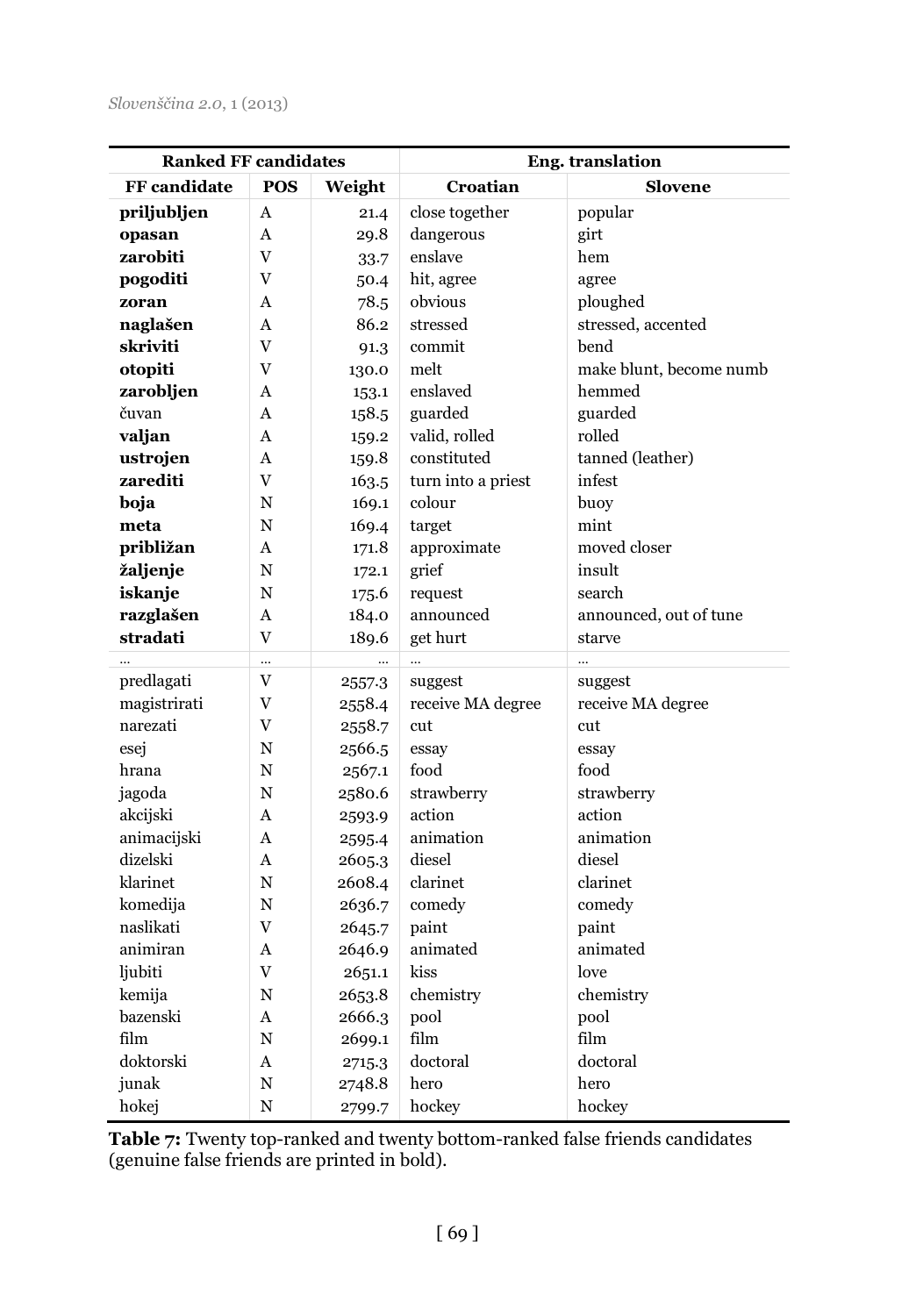## **5.3 Evaluating the impact of removing the identified false friends from the seed lexicon on the quality of translation equivalents extraction**

A final experiment was performed by merging the results obtained from false friend identification and the baseline experiment on translation equivalent extraction. The aim of the experiment was to see if discarding the strongest false friend candidates from the initial seed lexicon of homographs could improve the translation candidate extraction results. The results are presented in Table 8.

| # FF | <b>FF</b> standard | FF improved |
|------|--------------------|-------------|
| 100  | 0.605              | 0.603       |
| 500  | 0.604              | 0.615       |
| 1000 | 0.602              | 0.611       |
| 2000 | 0.605              | 0.605       |
|      | <b>Baseline</b>    | 0.605       |

**Table 8:** The impact of discarding false friends from the seed lexicon on the extraction of translation equivalents.

We removed entries from the seed lexicon which occurred on top 100, 500, 1000 or 2000 positions in the ranked list of false friend candidates. We considered two false friends candidate lists. The *Standard FF ranked list* is the one obtained by the standard distributional method while the *Improved FF* ranked list is the one obtained through the best performing method, i.e. by combining the standard distributional method with an improved weighting scheme and frequency information through PMI.

By using the *Standard FF list* we did not notice any improvement regardless of the number of the first candidates removed from the seed lexicon. By using the *Improved FF list* we did notice a moderate improvement. We consider these results pointing at two facts:

- 1. false friends are a rare phenomenon and their impact on the task of translation equivalent extraction is limited, especially taking into account the large size of the seed lexicon of 33,000 entries; and
- 2. the *Improved FF* method outperforms the *Standard FF* method.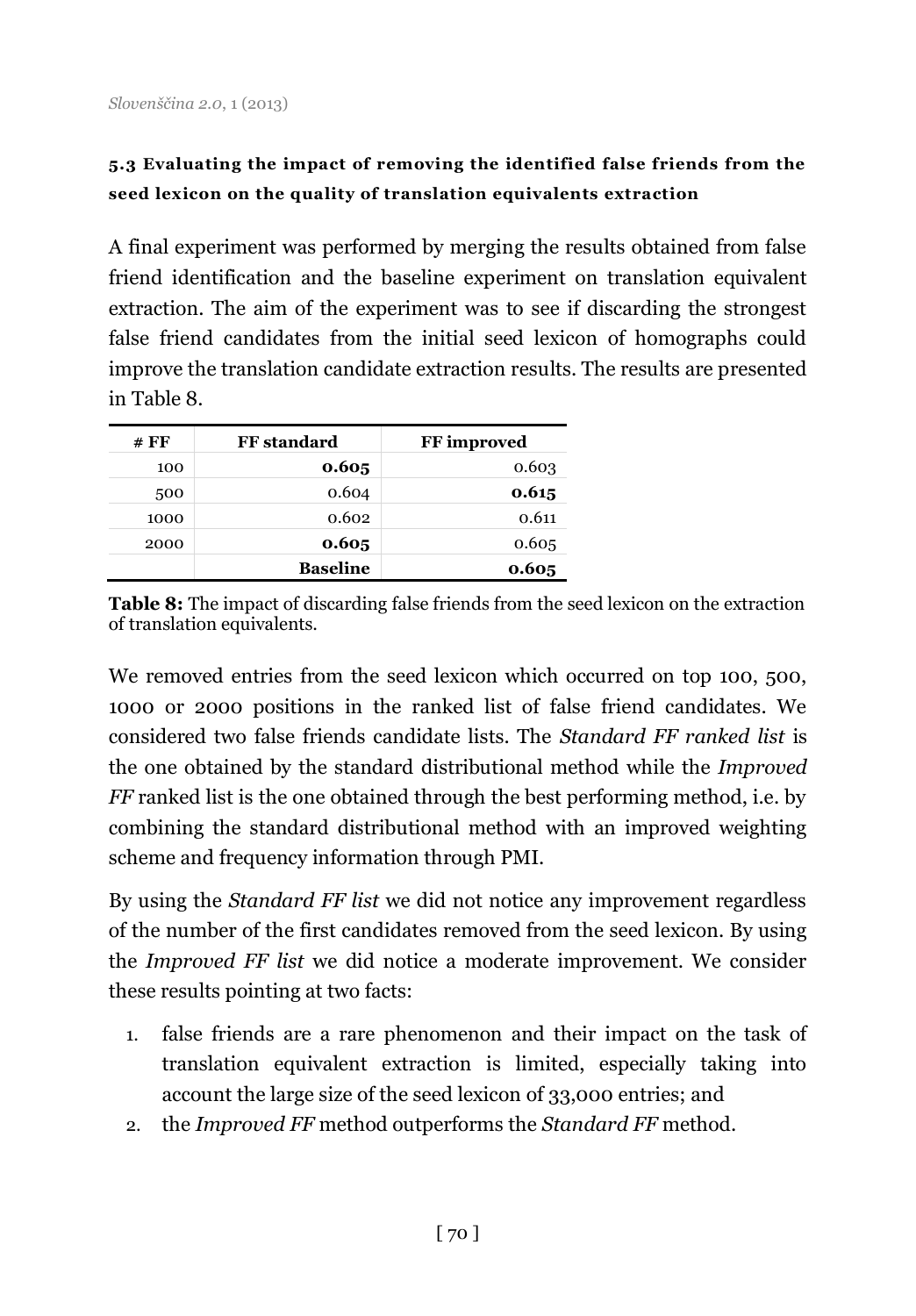We can conclude that the identification of false friends can be beneficial for the task of translation equivalents extraction from comparable corpora provided that the list of false friends is of good quality and the number of false friends in the seed lexicon is substantial. However, identifying false friends between two languages for purposes of training translators and second language acquisition is of great importance just as well.

#### **6 C O N C LUSI O N**

In this paper we presented a knowledge-light approach to extract translation equivalents and false friends from non-parallel corpora of similar languages. The extraction of translation equivalents outperformed related approaches in terms of precision (0.592 vs. 0.797, with nouns reaching as high as 0.848). Unlike most related approaches it deals with all content words, and enriches the seed lexicon used for translating context vectors from the results of the translation procedure itself.

Although less mature at this stage, our corpus-based attempts to identify false friends have proven to be successful as well, especially when combining context-based and frequency-based feature comparisons, resulting in 0.720 average precision. When these best-performing settings were used to eliminate false friends from the automatically generated seed lexicon, they achieved a very limited improvement of the results in the translation equivalence extraction task, but this should not decrease its importance for both language teaching and more fine-grained natural language processing tasks.

The proposed approach is directly applicable to a number of other similar language pairs for which there is a lack of bilingual lexica. This makes it an attractive starting point for a number of natural language processing, language teaching as well as lexicographic tasks.

The biggest obstacles in false friends evaluation were the lack of an authoritative and comprehensive gold standard, and the lack of information on the frequency, distribution and nature of false friends with respect to legitimate homograph/cognate pairs between two related languages. As a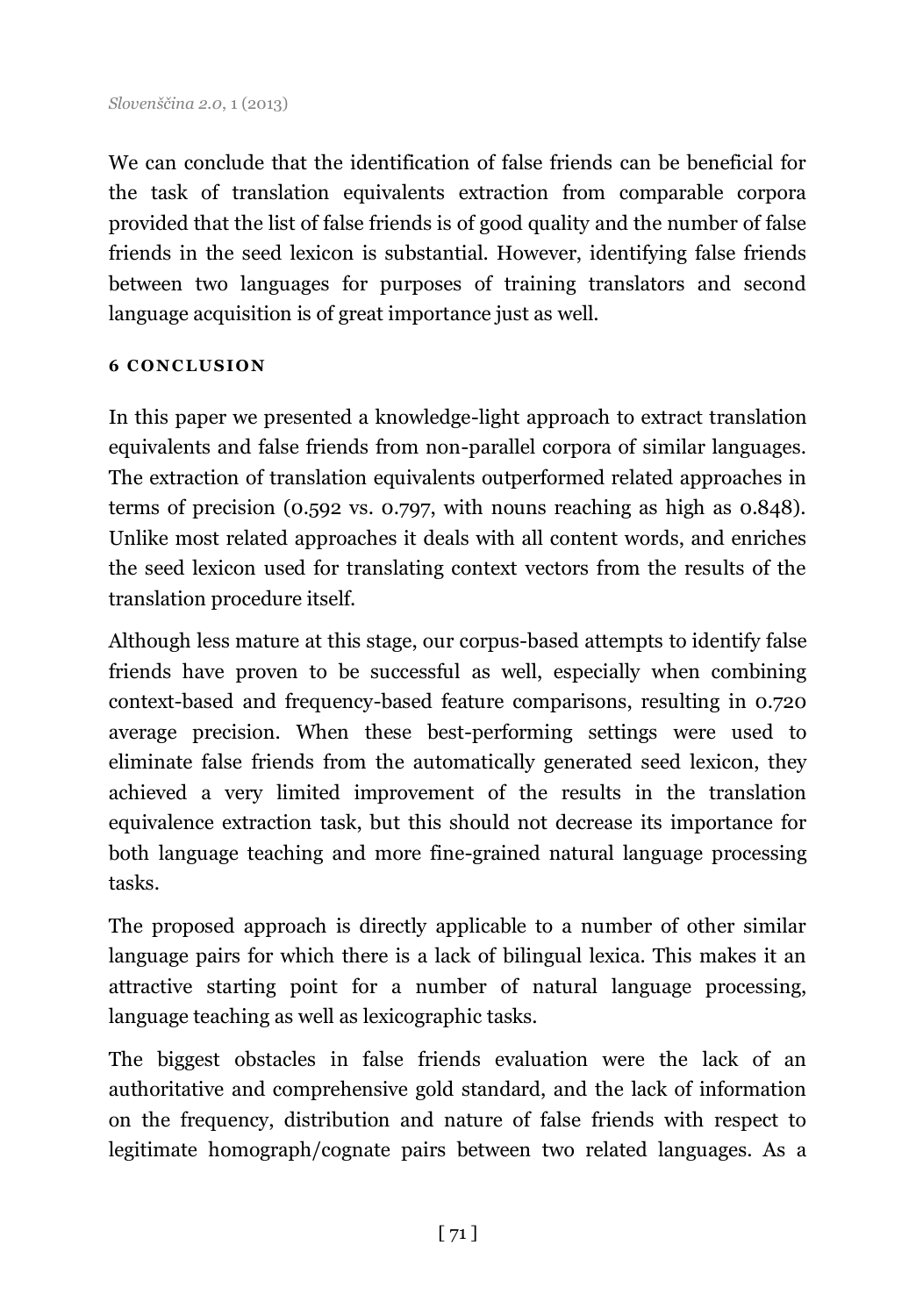consequence, the construction of a high quality gold standard is far from trivial, which is why ours, which currently contains 607 true equivalents, partial false friends and false friends, will have to be improved in the future by taking into account inter-annotator agreement and modifying the distribution of false friends and identical words to make it more realistic. In addition, we should pay more attention to some regularities between false friends we have come across, such as the difference between completely accidental lexical overlap (e.g. noun *meta* which means *mint* in Slovene but *target* in Croatian, or noun *sat*, which means *honeycomb* in Slovene but *hour* in Croatian) and etymologically related word pairs the usage of which has diverged over time (e.g. verb *važiti*, which means *to show off* in Slovene and *to be valid* in Croatian, or verb *stradati*, which means *to starve* in Slovene and *to get hurt*  in Croatian). We have also observed some regularities of morpho-semantically motivated prefixes and suffixes (e.g. the ending *–en* in Croatian adjectives which often corresponds to participial adjectives in Slovene, such as in *neodgovoren*, which means *unanswered* in Croatian but *irresponsible* in Slovene; the correct Slovene equivalent for unanswered would be *neodgovorjen*). Apart from improving the gold standard, we also wish to finetune the proposed ranking function for false friends by assigning different, PoS-specific weights to context features.

#### **BI BLI O GR APH Y**

- Al-Onaizan, Y., and Knight, K. (2002): Translating Named Entities Using Monolingual and Bilingual Resources. In: *Proceedings of the 40th Annual Meeting of the Association for Computational Linguistics, ACL'02*: 400408. *Philadelphia*.
- Apidianaki, M., Ljubešić, N., and Fišer, D. (2012): Disambiguating vectors for Bilingual Lexicon Extraction from Comparable Corpora. In: *Proceedings of the 15th International Multiconference Information Society, IS-LTC'12*: 10–15. Ljubljana.
- Baroni, M., and Bernardini, S. (2006): *Wacky! Working Papers on the Web as Corpus*. Bologna: GEDIT.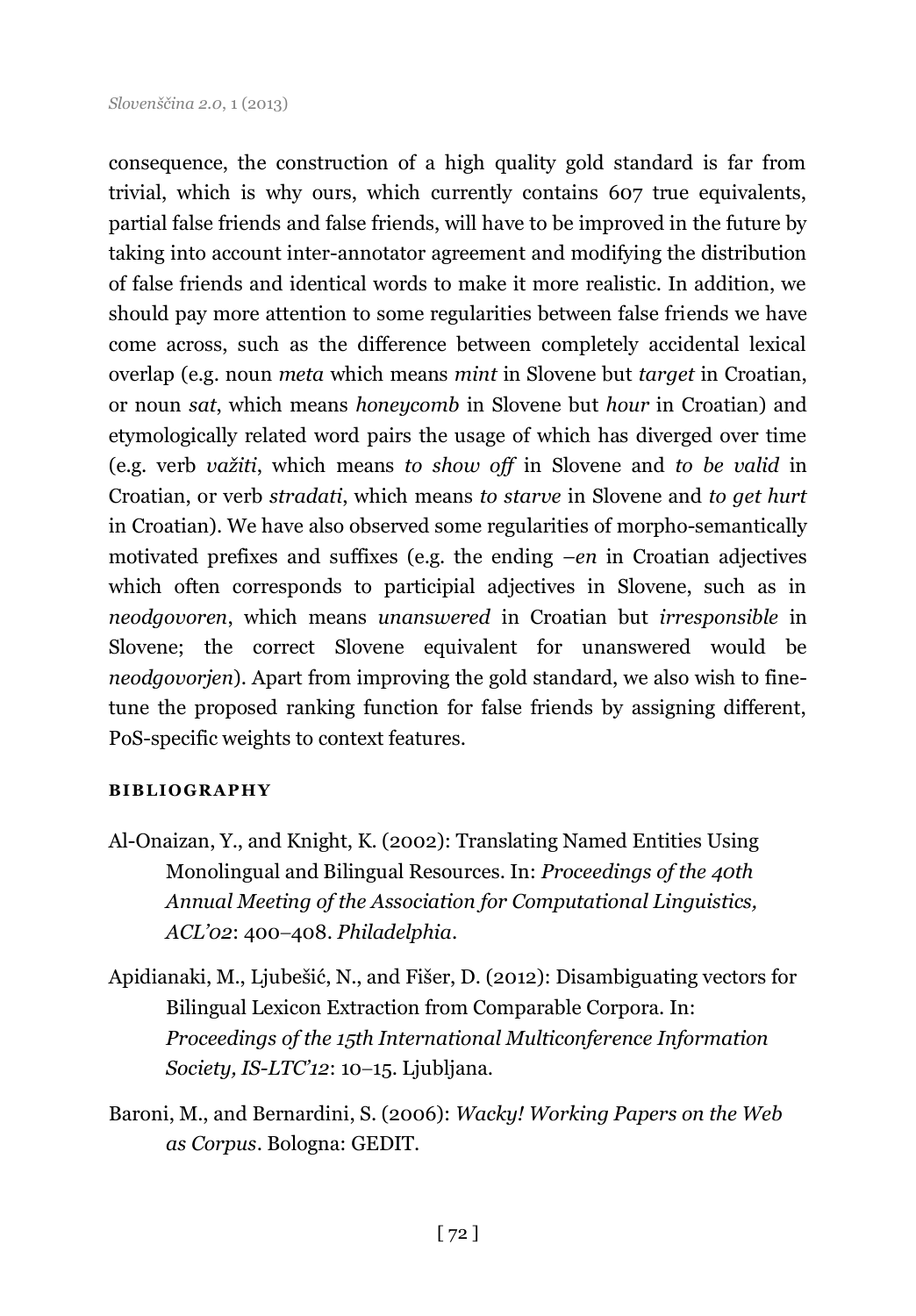- Fišer, D., Ljubešić, N., and Kubelka, O. (2012): Addressing Polysemy in Bilingual Lexicon Extraction from Comparable Corpora. In: *Proceedings of the 8th International Conference on Language Resources and Evaluation, LREC'12:* 3031-3035. Istanbul.
- Fišer, D., Ljubešić, N., Vintar, Š., and Pollak, S. (2011): Building and Using Comparable Corpora for Domain-Specific Bilingual Lexicon Extraction. In: *Proceedings of the 4th Workshop on Building and Using Comparable Corpora: Comparable Corpora and the Web, BUCC'11*: 19-26. Portland.
- Frunza, O., and Inkpen, D. (2007): A Tool for Detecting French-English Cognates and False Friends. In: *Proceedings of the 14th conference Traitement Automatique des Langues Naturelles, TALN'07*, Toulouse.
- Fung, P. (1998): A Statistical View on Bilingual Lexicon Extraction: From Parallel Corpora to Nonparallel Corpora. In: *Proceedings of the Third Conference of the Association for Machine Translation in the Americas, AMTA'98: 11-17. Langhorne.*
- Inkpen, D., Frunza, O., and Kondrak, G. (2005): Automatic Identification of Cognates and False Friends in French and English. In: *Proceedings of the 4th International Conference on Recent Advances in Natural*  Language Processing, RANLP'05: 251-257. Borovets.
- Ismail, A., Manandhar, S. (2010): Bilingual Lexicon Extraction from Comparable Corpora Using In-domain Terms. In: *Proceedings of the 23rd International Conference on Computational Linguistics, COLING'10*: 481-489. Beijing.
- Jurančič, J. (1989): *Slovensko-srbohrvaški slovar*. Ljubljana: Državna založba Slovenije.
- Koehn, P., and Knight, K. (2002): Learning a Translation Lexicon from Monolingual Corpora. In: *Proceedings of the ACL'02 workshop on Unsupervised lexical acquisition, ULA'* $O2$ : 9-16. Philadelphia.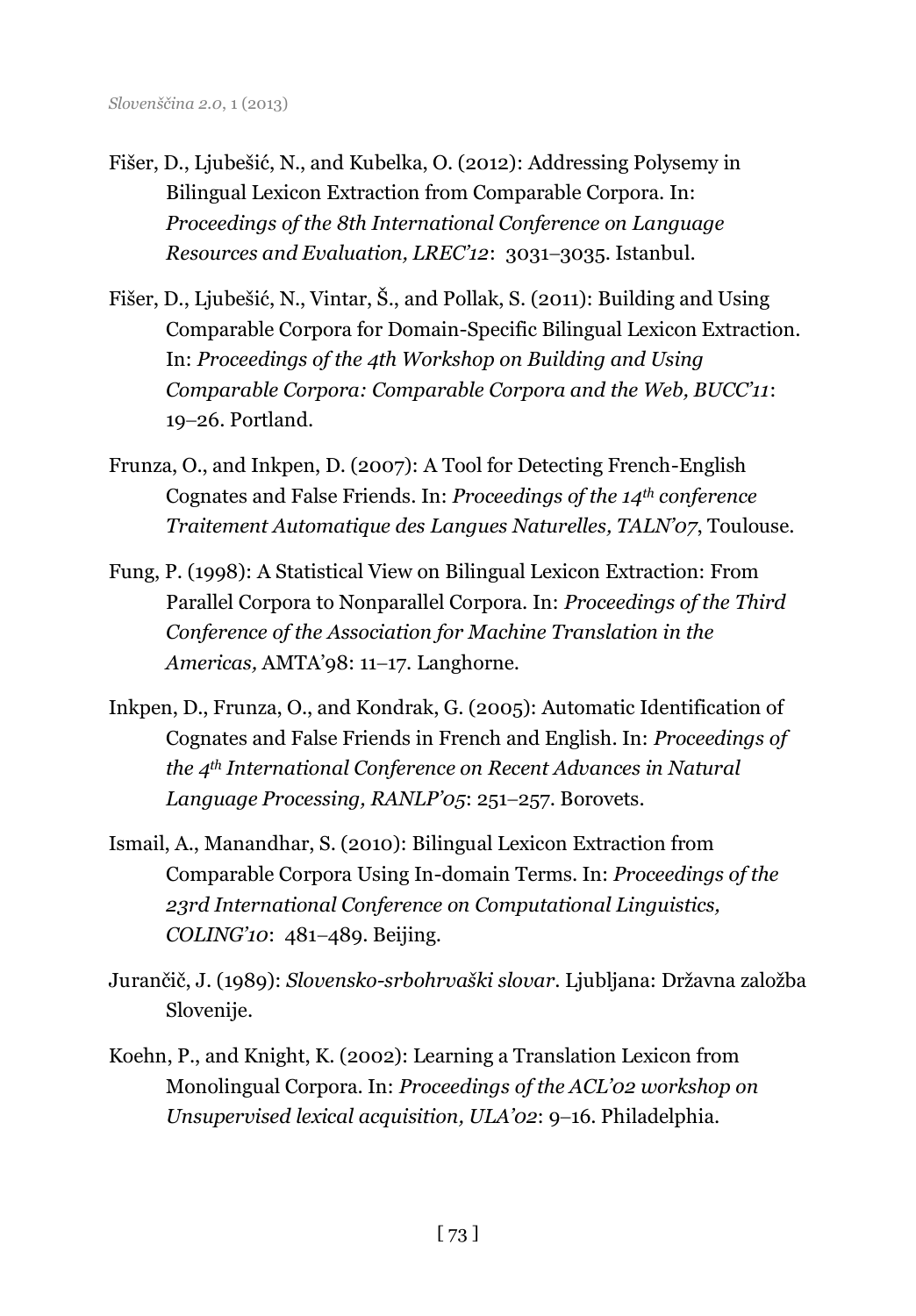- Kondrak, G., and Dorr, B. J. (2004): Identification of Confusable Drug Names: A New Approach and Evaluation Methodology. In: *Proceedings of the 20th international conference on Computational Linguistics, COLING'04*, Geneva.
- Ljubešić, N., and Erjavec, T. (2011): Compiling Web Corpora for Croatian and Slovene. In: *Proceedings of the Third International Workshop on Balto-Slavonic Natural Language Processing, BSNLP'11*: 395–402. Plzeň.
- Ljubešić, N., Fišer, D., Vintar, Š., and Pollak, S. (2011): Bilingual Lexicon Extraction from Comparable Corpora: A Comparative Study. In: *Proceedings of the 1st International Workshop on Lexical Resources, WOLER'11*: 49-54. Ljubljana.
- Markó, K., Schulz, S., and Hahn, U. (2005): Multilingual Lexical Acquisition by Bootstrapping Cognate Seed Lexicons. In: *Proceedings of the 4th International Conference on Recent Advances in Natural Language Processing, RANLP'05: 301-307. Borovets.*
- Mitkov, R. Pekar, V., Blagoev, D., and Mulloni, A. (2007): Methods for Extracting and Classifying Pairs of Cognates and False Friends. *Machine Translation*, 21(1): 29–53.
- Morin, E., Daille, B. (2010): Compositionality and Lexical Alignment of Multi-Word Terms. *Language Resources and Evaluation*, 44 (1/2): 79–95.
- Nakao, Y., Goeuriot, L., and Daille, B. (2010): Multilingual Modalities for Specialized Languages. *Terminology*, 16 (1): 51–76.
- Nakov, S., and Nakov, P. (2009): Unsupervised Extraction of False Friends from Parallel Bi-Texts Using the Web as a Corpus. In: *Proceedings of the 6th International Conference on Recent Advances in Natural Language Processing,* RANLP'09: 292–298. Borovets.
- Nakov, S., Nakov, P., and Paskaleva, E. (2007): Cognate or False Friend? Ask the Web! In: *Proceedings of the 5th International Conference on Recent Advances in Natural Language Processing, RANLP'07*, Borovets.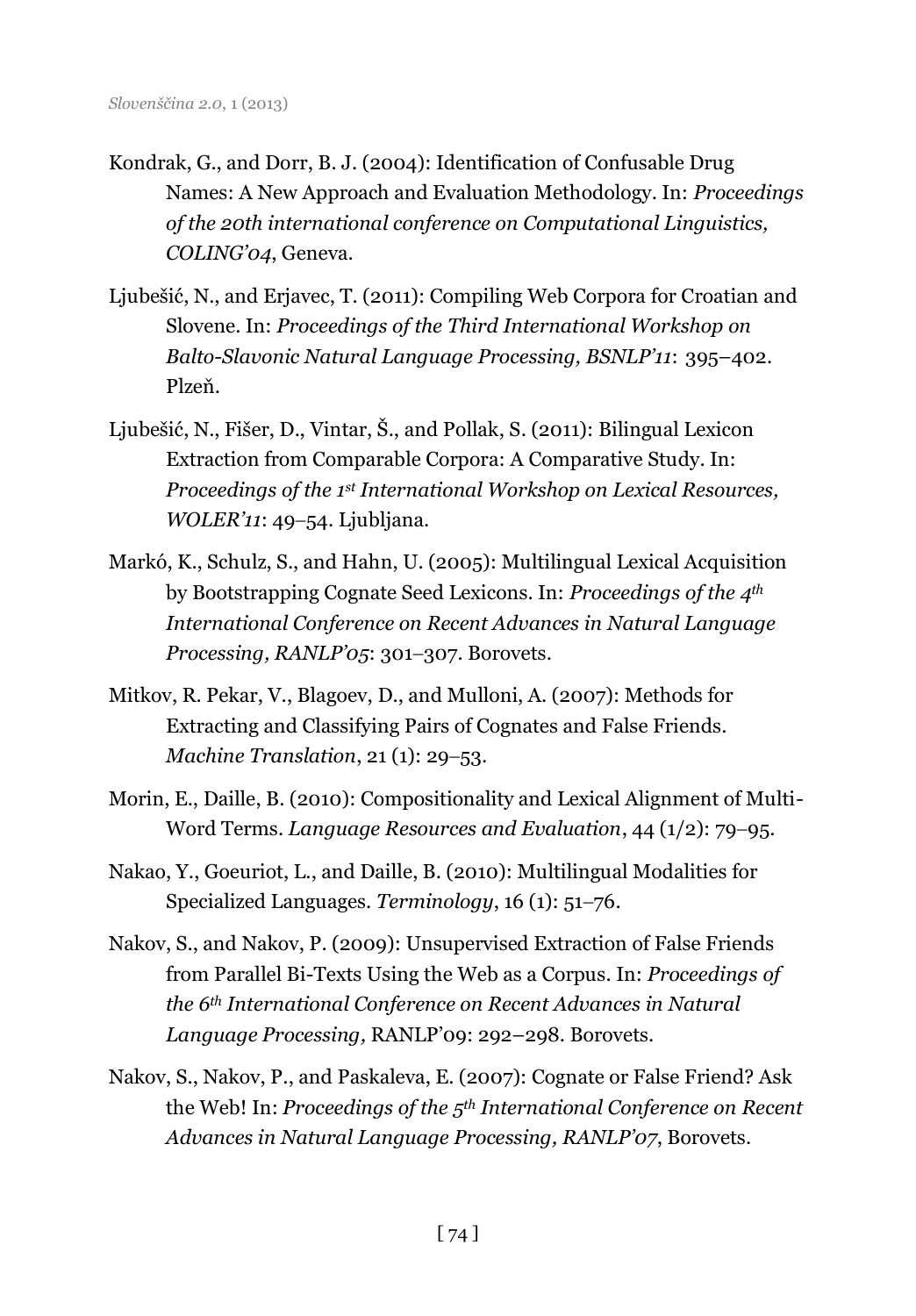- Och, F. J., and Ney, H. (2000): Improved Statistical Alignment Models. In: *Proceedings of the 38th Annual Meeting of the Association for Computational Linguistics, ACL'00: 440-447. Hong Kong.*
- Otero, P. G. (2007): Learning Bilingual Lexicons from Comparable English and Spanish Corpora. In: *Proceedings of Machine Translation SUMMIT XI, MTS'07*: 191-198. Copenhagen.
- Otero, P. G., and Campos J. R. P. (2005): An Approach to Acquire Word Translations from Non-parallel Texts. In: *Proceedings of the 12th Portuguese Conference on Artificial Intelligence, EPIA'05: 600-610.* Aveiro.
- Pomikalek, J., Rychly, P., and Kilgarriff, A. (2009): [Scaling to Billion-plus](http://www.kilgarriff.co.uk/Publications/2009-PomikalekRychlyKilg-MexJournal-ScalingUp.pdf)  [Word Corpora.](http://www.kilgarriff.co.uk/Publications/2009-PomikalekRychlyKilg-MexJournal-ScalingUp.pdf) *Advances in Computational Linguistics: Special Issue of Research in Computing Science*, 41 (1): 3-14.
- Rapp, R. (1999): Automatic Identification of Word Translations from Unrelated English and German Corpora. In: *Proceedings of the 37th annual meeting of the Association for Computational Linguistics, ACL '99*: 519–526. Stroudsburg.
- Saralegi, X., San Vicente, I., and Gurrutxaga, A. (2008): Automatic Extraction of Bilingual Terms from Comparable Corpora in a Popular Science Domain. In: *Proceedings of the 4th Workshop on Building and Using Comparable Corpora, BUCC'08*: Portland.
- Scannell, K. P. (2007): Language Similarity. Dostopno prek: <http://borel.slu.edu/crubadan/table.html>.
- Schulz, S., Markó, K., Sbrissia, E., Nohama, P., and Hahn, U. (2004): Cognate Mapping  $-A$  Heuristic Strategy for the Semi-Supervised Acquisition of a Spanish Lexicon from a Portuguese Seed Lexicon. In: *Proceedings of the 20th International Conference on Computational Linguistics, COLING'04*: 813-819. Geneva.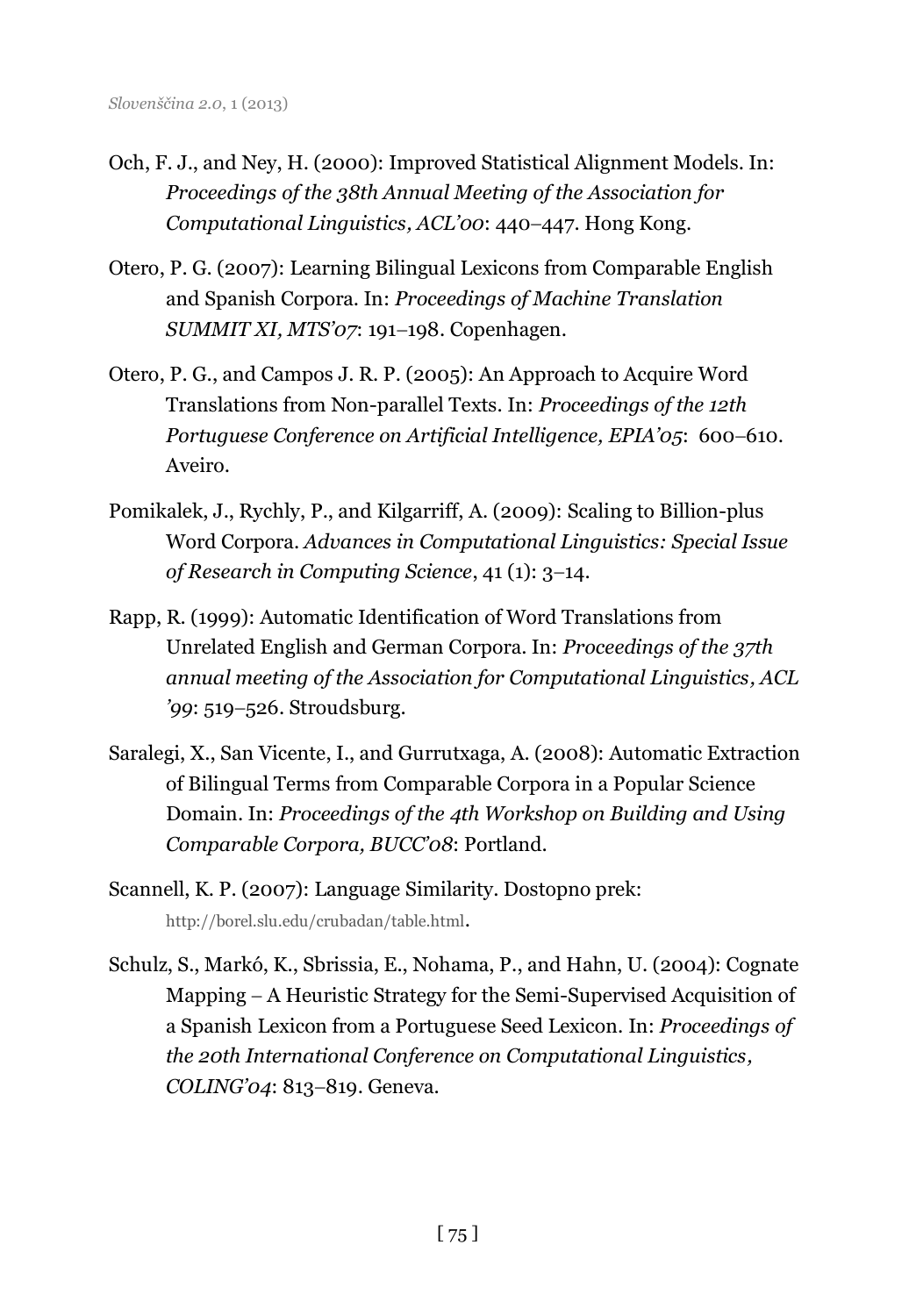- Shao, L., and Ng, H. T. (2004): Mining New Word Translations from Comparable Corpora. In: *Proceedings of the 20th International Conference on Computational Linguistics, COLING'04*, Geneva.
- Sharoff, S., Zweigenbaum, P., and Fung, P. (2013): *BUCC: Building and Using Comparable Corpora.* Berlin and Heidelberg. Springer.
- Shezaf, D., and Rappoport, A. (2010): Bilingual Lexicon Generation Using Non-Aligned Signatures. In: *Proceedings of the 48th Annual Meeting of the Association for Computational Linguistics, ACL'10:* 98-107. Uppsala.
- Torres, L. S., and Aluísio, S. M. (2011): Using Machine Learning Methods to Avoid the Pitfall of Cognates and False Friends in Spanish-Portuguese Word Pairs. In: *Proceedings of the 8th Brazilian Symposium in Information and Human Language Technology, STIL'11: 67-76.* Cuiaba.
- Vorhees, E. M. (1999): TREC-8 Question Answering Track Report. In: *Proceedings of the Eighth Text REtrieval Conference, TREC-8: 77-82.* Gaithersburg.